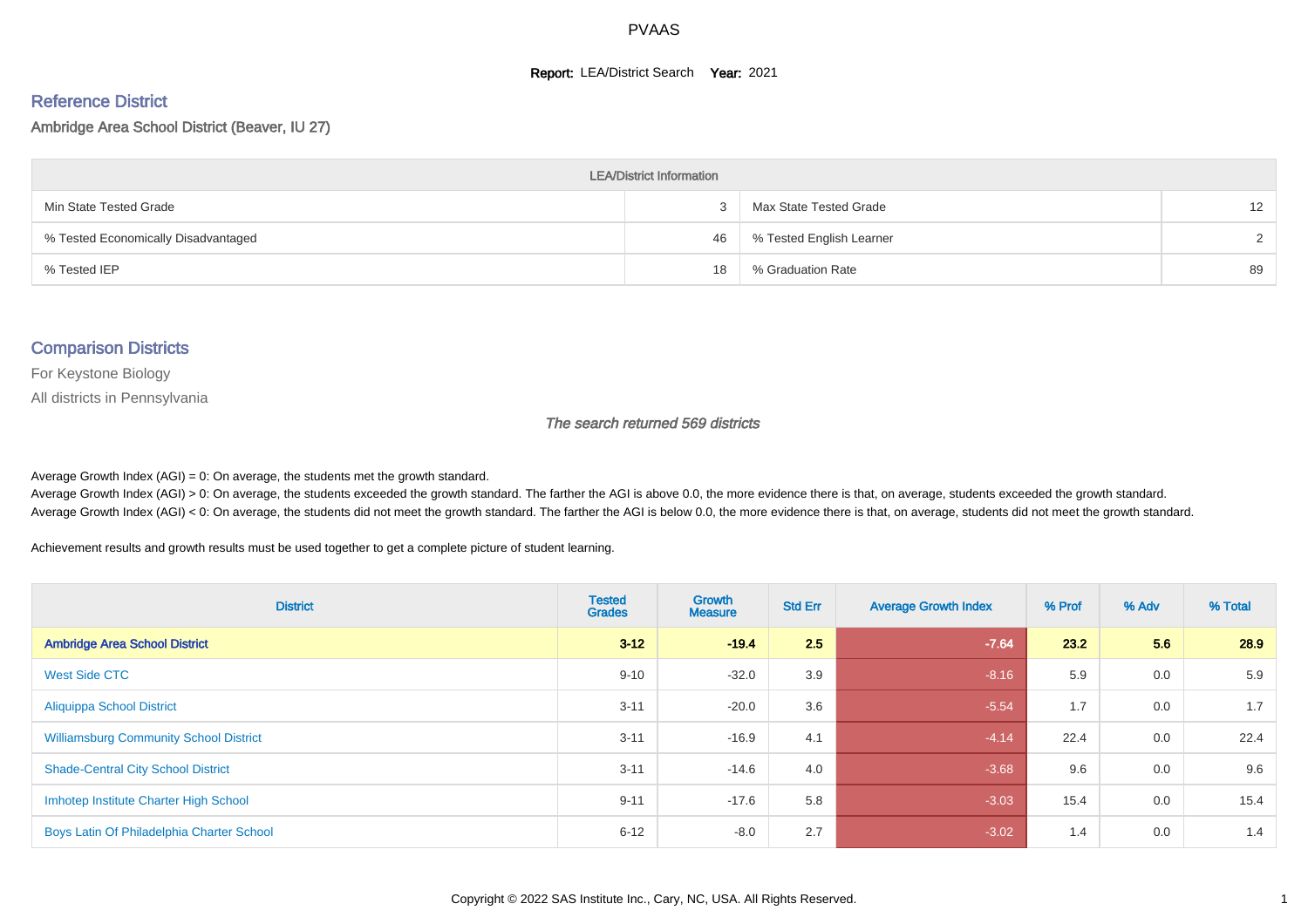| <b>District</b>                                         | <b>Tested</b><br><b>Grades</b> | <b>Growth</b><br><b>Measure</b> | <b>Std Err</b> | <b>Average Growth Index</b> | % Prof | % Adv   | % Total |
|---------------------------------------------------------|--------------------------------|---------------------------------|----------------|-----------------------------|--------|---------|---------|
| <b>Ambridge Area School District</b>                    | $3 - 12$                       | $-19.4$                         | 2.5            | $-7.64$                     | 23.2   | 5.6     | 28.9    |
| <b>Innovative Arts Academy Charter School</b>           | $6 - 11$                       | $-7.2$                          | 2.5            | $-2.83$                     | 2.0    | 0.0     | 2.0     |
| La Academia Partnership Charter School                  | $6 - 11$                       | $-15.5$                         | 5.7            | $-2.70$                     | 2.3    | 0.0     | 2.3     |
| <b>Lawrence County CTC</b>                              | $10 - 11$                      | $-9.8$                          | 3.7            | $-2.68$                     | 7.3    | 0.0     | $7.3$   |
| Perseus House Charter School Of Excellence              | $6 - 11$                       | $-6.4$                          | 2.6            | $-2.50$                     | 0.9    | 0.0     | 0.9     |
| <b>Sto-Rox School District</b>                          | $3 - 10$                       | $-7.0$                          | 3.5            | $-1.99$                     | 3.2    | 0.0     | 3.2     |
| <b>Chester Charter Scholars Academy Charter School</b>  | $3 - 12$                       | $-6.2$                          | 3.3            | $-1.88$                     | 2.2    | $0.0\,$ | 2.2     |
| <b>Steelton-Highspire School District</b>               | $3 - 11$                       | $-5.3$                          | 3.2            | $-1.65$                     | 13.9   | 0.0     | 13.9    |
| <b>Chester-Upland School District</b>                   | $3 - 11$                       | $-3.6$                          | 2.6            | $-1.38$                     | 1.6    | 0.0     | 1.6     |
| <b>Shenandoah Valley School District</b>                | $3 - 11$                       | $-4.5$                          | $3.5\,$        | $-1.29$                     | 14.3   | $0.0\,$ | 14.3    |
| <b>Keystone Education Center Charter School</b>         | $3 - 12$                       | $-6.5$                          | 5.1            | $-1.28$                     | 0.0    | 0.0     | 0.0     |
| <b>Propel Charter School-Homestead</b>                  | $3 - 11$                       | $-5.0$                          | 3.9            | $-1.27$                     | 7.3    | 0.0     | 7.3     |
| <b>Harmony Area School District</b>                     | $3 - 10$                       | $-5.7$                          | 5.0            | $-1.13$                     | 33.3   | 0.0     | 33.3    |
| <b>Sugar Valley Rural Charter School</b>                | $3 - 11$                       | $-3.6$                          | 3.7            | $-0.98$                     | 10.3   | $0.0\,$ | 10.3    |
| <b>KIPP Dubois Charter School</b>                       | $9 - 10$                       | $-3.0$                          | 3.1            | $-0.95$                     | 10.0   | 0.0     | 10.0    |
| <b>Propel Charter School-Montour</b>                    | $3 - 10$                       | $-3.4$                          | 3.6            | $-0.93$                     | 7.7    | 0.0     | 7.7     |
| Urban Pathways 6-12 Charter School                      | $6 - 11$                       | $-4.1$                          | 5.7            | $-0.72$                     | 0.0    | 0.0     | $0.0\,$ |
| Center For Student Learning Charter School At Pennsbury | $6 - 12$                       | $-3.3$                          | 6.0            | $-0.55$                     | 23.1   | 0.0     | 23.1    |
| <b>Mastery Charter High School-Lenfest Campus</b>       | $7 - 11$                       | $-1.8$                          | 5.8            | $-0.30$                     | 26.3   | 0.0     | 26.3    |
| <b>Claysburg-Kimmel School District</b>                 | $3 - 11$                       | $-1.2$                          | 5.2            | $-0.22$                     | 5.0    | 0.0     | 5.0     |
| <b>Tech Freire Charter School</b>                       | $9 - 11$                       | 0.7                             | 2.5            | 0.27                        | 3.6    | 0.0     | 3.6     |
| Philadelphia Electrical & Tech Charter High School      | $10 - 10$                      | 1.2                             | 2.6            | 0.45                        | 0.9    | 0.0     | 0.9     |
| Mastery Charter School - Pickett Campus                 | $6 - 10$                       | 2.7                             | 4.2            | 0.65                        | 20.6   | 0.0     | 20.6    |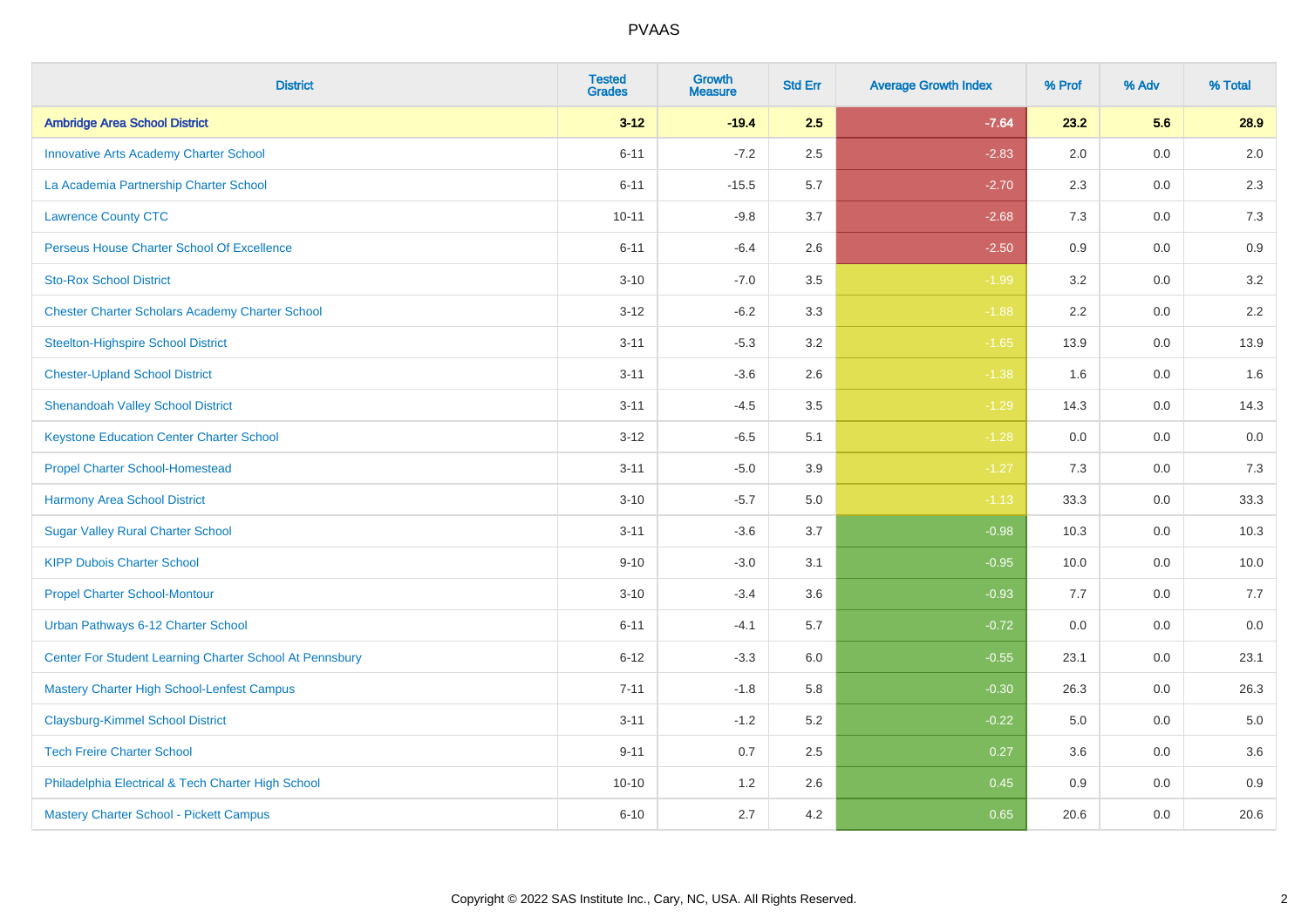| <b>District</b>                                                       | <b>Tested</b><br><b>Grades</b> | <b>Growth</b><br><b>Measure</b> | <b>Std Err</b> | <b>Average Growth Index</b> | % Prof | % Adv | % Total |
|-----------------------------------------------------------------------|--------------------------------|---------------------------------|----------------|-----------------------------|--------|-------|---------|
| <b>Ambridge Area School District</b>                                  | $3 - 12$                       | $-19.4$                         | 2.5            | $-7.64$                     | 23.2   | 5.6   | 28.9    |
| Aspira Bilingual Cyber Charter School                                 | $3 - 11$                       | 5.1                             | 5.8            | 0.87                        | 4.8    | 0.0   | 4.8     |
| People For People Charter School                                      | $3 - 12$                       | 6.4                             | 5.6            | 1.15                        | 2.4    | 0.0   | 2.4     |
| <b>Mastery Charter School - Thomas Campus</b>                         | $3 - 10$                       | 7.9                             | 5.7            | 1.39                        | 12.5   | 0.0   | 12.5    |
| Multicultural Academy Charter School                                  | $9 - 11$                       | 6.0                             | 3.4            | 1.77                        | 12.3   | 0.0   | 12.3    |
| <b>Allentown City School District</b>                                 | $3 - 12$                       | $-16.9$                         | 1.4            | $-12.37$                    | 5.9    | 0.4   | 6.3     |
| <b>Universal Audenried Charter School</b>                             | $9 - 11$                       | $-3.8$                          | 2.5            | $-1.53$                     | 3.0    | 0.5   | $3.5\,$ |
| <b>Clairton City School District</b>                                  | $3 - 11$                       | $-1.6$                          | $5.0\,$        | $-0.32$                     | 3.8    | 0.5   | 4.4     |
| <b>York City School District</b>                                      | $3 - 12$                       | $-17.7$                         | 1.8            | $-10.05$                    | 3.2    | 0.7   | 3.9     |
| <b>Mastery Charter School - Hardy Williams</b>                        | $3 - 11$                       | 6.6                             | 3.0            | 2.21                        | 24.7   | 1.2   | 25.9    |
| New Kensington-Arnold School District                                 | $3 - 11$                       | $-5.8$                          | 3.2            | $-1.80$                     | 10.8   | 1.2   | 12.0    |
| <b>Northern Cambria School District</b>                               | $3 - 11$                       | $-0.3$                          | 3.4            | $-0.09$                     | 26.5   | 1.2   | 27.7    |
| <b>Executive Education Academy Charter School</b>                     | $3 - 10$                       | $-14.6$                         | 3.0            | $-4.81$                     | 8.5    | 1.2   | $9.8\,$ |
| <b>Greater Johnstown School District</b>                              | $3 - 11$                       | $-3.5$                          | 2.4            | $-1.45$                     | 10.3   | 1.3   | 11.5    |
| Maritime Academy Charter School                                       | $3 - 10$                       | 13.2                            | 3.1            | 4.29                        | 24.0   | 1.3   | 25.3    |
| Preparatory Charter School Of Mathematics, Science, Tech, And Careers | $9 - 10$                       | $-5.1$                          | 2.5            | $-2.03$                     | 6.3    | 1.4   | 7.7     |
| <b>Frazier School District</b>                                        | $3 - 11$                       | $-18.9$                         | 3.4            | $-5.49$                     | 18.3   | 1.4   | 19.7    |
| <b>Tacony Academy Charter School</b>                                  | $3 - 11$                       | $-12.9$                         | 3.3            | $-3.90$                     | 8.6    | 1.4   | 10.0    |
| <b>Woodland Hills School District</b>                                 | $3 - 12$                       | $-4.2$                          | 2.5            | $-1.66$                     | 10.1   | 1.4   | 11.5    |
| <b>Antietam School District</b>                                       | $3 - 10$                       | $-9.5$                          | 3.7            | $-2.57$                     | 20.9   | 1.5   | 22.4    |
| <b>City CHS</b>                                                       | $10 - 11$                      | $-5.6$                          | 2.4            | $-2.34$                     | 15.9   | 1.5   | 17.4    |
| Morrisville Borough School District                                   | $3 - 11$                       | $-13.1$                         | 3.7            | $-3.52$                     | 4.9    | 1.6   | 6.6     |
| <b>Washington School District</b>                                     | $3 - 11$                       | $-15.9$                         | 2.9            | $-5.44$                     | 12.9   | 1.7   | 14.7    |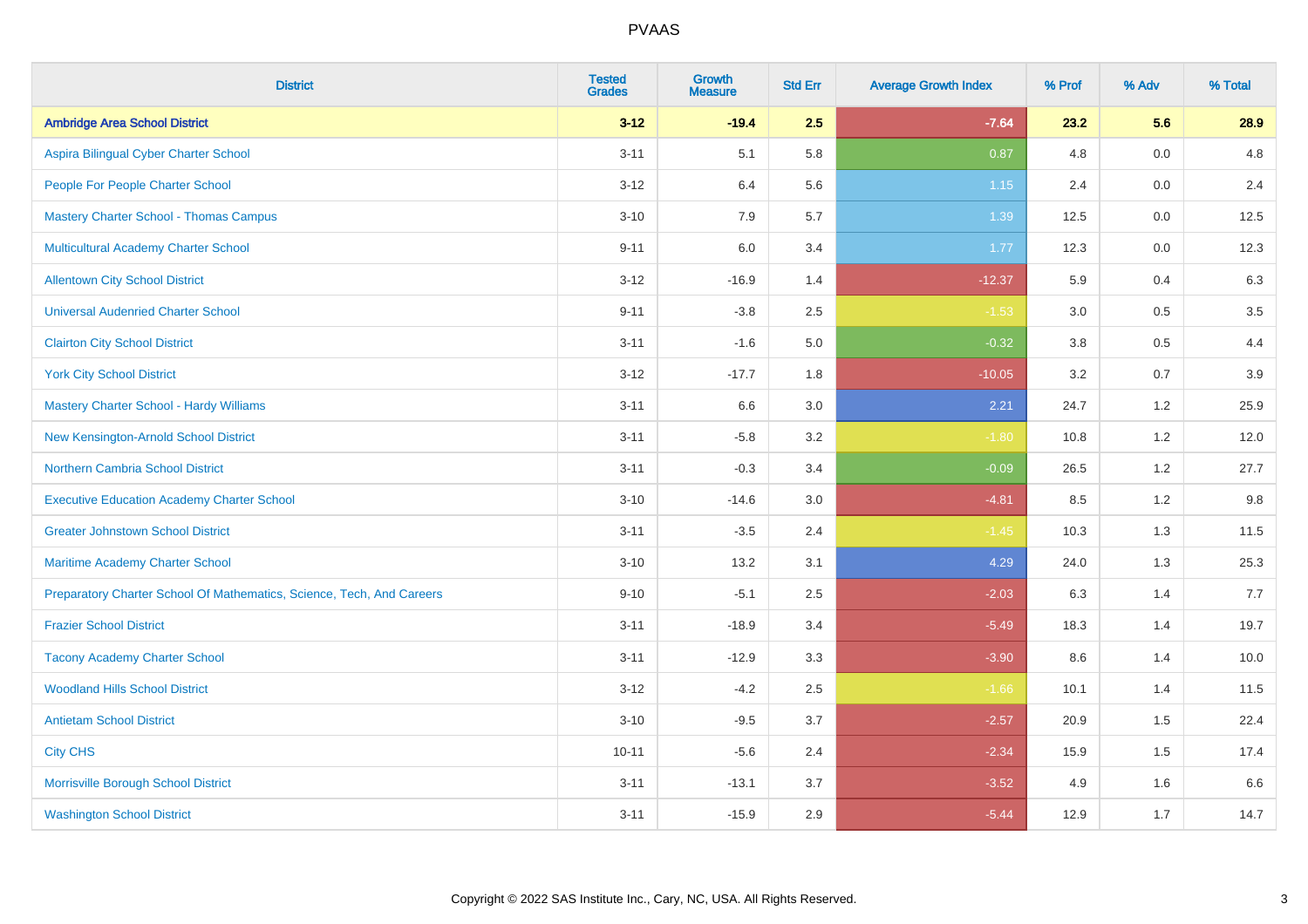| <b>District</b>                                  | <b>Tested</b><br><b>Grades</b> | <b>Growth</b><br><b>Measure</b> | <b>Std Err</b> | <b>Average Growth Index</b> | % Prof | % Adv   | % Total |
|--------------------------------------------------|--------------------------------|---------------------------------|----------------|-----------------------------|--------|---------|---------|
| <b>Ambridge Area School District</b>             | $3 - 12$                       | $-19.4$                         | 2.5            | $-7.64$                     | 23.2   | 5.6     | 28.9    |
| <b>Columbia Borough School District</b>          | $3 - 12$                       | $-1.1$                          | 3.6            | $-0.31$                     | 17.2   | 1.7     | 19.0    |
| Dr Robert Ketterer Charter School Inc            | $6 - 12$                       | 7.1                             | 4.3            | 1.66                        | 7.3    | 1.7     | 9.0     |
| <b>Belmont Charter School</b>                    | $3 - 10$                       | 2.2                             | 3.4            | 0.64                        | 5.3    | 1.8     | $7.0$   |
| <b>Norristown Area School District</b>           | $3 - 12$                       | $-25.4$                         | 1.7            | $-15.35$                    | 10.6   | 1.8     | 12.4    |
| <b>York Academy Regional Charter School</b>      | $3 - 11$                       | $-2.3$                          | 4.4            | $-0.52$                     | 23.5   | 2.0     | 25.5    |
| <b>New Castle Area School District</b>           | $3 - 12$                       | $-13.6$                         | 2.3            | $-5.99$                     | 17.6   | 2.0     | 19.5    |
| <b>Harrisburg City School District</b>           | $3 - 11$                       | $-0.2$                          | 2.0            | $-0.11$                     | 6.0    | 2.0     | 8.0     |
| Lincoln Leadership Academy Charter School        | $3 - 12$                       | $-7.4$                          | 3.7            | $-1.99$                     | 6.4    | 2.1     | 8.5     |
| <b>Rochester Area School District</b>            | $3 - 11$                       | $-5.7$                          | 3.9            | $-1.45$                     | 14.9   | 2.1     | 17.0    |
| <b>Carbon Career &amp; Technical Institute</b>   | $9 - 11$                       | $-9.3$                          | 3.2            | $-2.92$                     | 19.6   | 2.2     | 21.7    |
| South Allegheny School District                  | $3 - 11$                       | $-0.9$                          | 3.1            | $-0.30$                     | 23.8   | 2.5     | 26.2    |
| Community Academy Of Philadelphia Charter School | $3 - 11$                       | 0.1                             | 2.6            | 0.06                        | 9.7    | 2.6     | 12.4    |
| <b>Burgettstown Area School District</b>         | $3 - 11$                       | $-11.2$                         | 3.2            | $-3.46$                     | 16.0   | 2.7     | 18.7    |
| Jefferson County-Dubois AVTS                     | $9 - 11$                       | $-11.7$                         | 3.1            | $-3.72$                     | 17.6   | 2.8     | 20.4    |
| <b>Achievement House Charter School</b>          | $7 - 11$                       | $-8.2$                          | 3.6            | $-2.28$                     | 16.7   | 2.8     | 19.4    |
| <b>Big Beaver Falls Area School District</b>     | $3 - 11$                       | $-17.9$                         | 2.8            | $-6.27$                     | 9.4    | 2.8     | 12.2    |
| <b>Carbondale Area School District</b>           | $3 - 10$                       | $-2.8$                          | 3.2            | $-0.87$                     | 27.5   | 2.9     | 30.4    |
| <b>Esperanza Cyber Charter School</b>            | $3 - 11$                       | 7.1                             | 6.1            | 1.15                        | 8.8    | 2.9     | 11.8    |
| <b>Hanover Area School District</b>              | $3 - 11$                       | $-14.7$                         | 4.7            | $-3.13$                     | 12.1   | 3.0     | 15.2    |
| <b>Tussey Mountain School District</b>           | $3 - 12$                       | $-13.0$                         | 3.3            | $-3.93$                     | 11.1   | $3.2\,$ | 14.3    |
| <b>Cornell School District</b>                   | $3 - 11$                       | $-5.5$                          | 4.6            | $-1.20$                     | 11.3   | 3.2     | 14.5    |
| Propel Charter School - Braddock Hills           | $3 - 11$                       | $-2.1$                          | 3.3            | $-0.63$                     | 4.8    | 3.2     | 8.1     |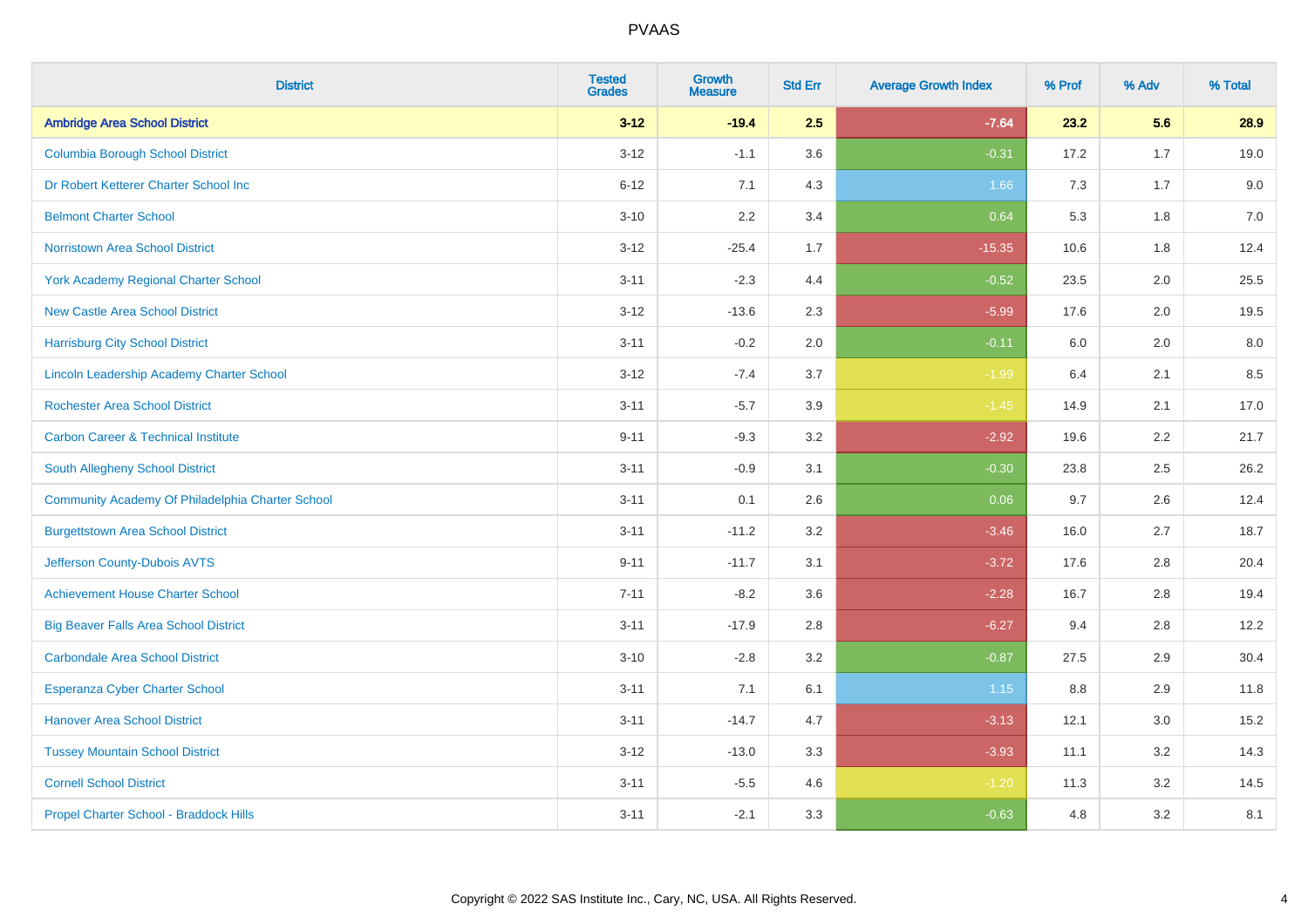| <b>District</b>                                   | <b>Tested</b><br><b>Grades</b> | <b>Growth</b><br><b>Measure</b> | <b>Std Err</b> | <b>Average Growth Index</b> | % Prof | % Adv | % Total |
|---------------------------------------------------|--------------------------------|---------------------------------|----------------|-----------------------------|--------|-------|---------|
| <b>Ambridge Area School District</b>              | $3 - 12$                       | $-19.4$                         | 2.5            | $-7.64$                     | 23.2   | 5.6   | 28.9    |
| <b>Columbia-Montour AVTS</b>                      | $9 - 10$                       | $-7.1$                          | 2.8            | $-2.52$                     | 19.5   | 3.2   | 22.7    |
| <b>Coatesville Area School District</b>           | $3 - 11$                       | $-9.5$                          | 1.6            | $-5.81$                     | 12.8   | 3.3   | 16.2    |
| <b>Bristol Borough School District</b>            | $3 - 12$                       | $-5.9$                          | 2.9            | $-2.00$                     | 27.8   | 3.3   | 31.1    |
| <b>Southeast Delco School District</b>            | $3 - 10$                       | 3.9                             | 3.5            | 1.12                        | 18.6   | 3.4   | 22.0    |
| <b>Mastery Charter School - Gratz Campus</b>      | $7 - 10$                       | $-9.5$                          | 4.6            | $-2.09$                     | 0.0    | 3.4   | 3.4     |
| <b>Environmental Charter School At Frick Park</b> | $3-9$                          | $-6.2$                          | 3.7            | $-1.67$                     | 25.9   | 3.4   | 29.3    |
| Esperanza Academy Charter School                  | $4 - 11$                       | 2.1                             | 2.1            | 1.01                        | 14.2   | 3.6   | 17.8    |
| Mastery Charter School - Shoemaker Campus         | $7 - 10$                       | $-2.3$                          | 2.8            | $-0.81$                     | 10.1   | 3.7   | 13.8    |
| <b>Wilkes-Barre Area School District</b>          | $3 - 11$                       | $-12.4$                         | 2.4            | $-5.18$                     | 14.2   | 3.7   | 17.9    |
| <b>Turkeyfoot Valley Area School District</b>     | $3 - 12$                       | $-15.4$                         | 5.8            | $-2.66$                     | 3.8    | 3.8   | 7.6     |
| <b>Penns Manor Area School District</b>           | $3 - 12$                       | $-1.9$                          | 3.5            | $-0.55$                     | 24.2   | 3.8   | 28.0    |
| <b>Lancaster School District</b>                  | $3 - 12$                       | $-10.0$                         | 1.4            | $-7.22$                     | 9.0    | 3.9   | 12.8    |
| Philadelphia Academy Charter School               | $3 - 11$                       | $-14.7$                         | 2.7            | $-5.42$                     | 21.6   | 3.9   | 25.5    |
| <b>Western Beaver County School District</b>      | $3 - 11$                       | $-9.3$                          | 4.2            | $-2.20$                     | 45.1   | 3.9   | 49.0    |
| <b>West Mifflin Area School District</b>          | $3 - 12$                       | $-11.9$                         | 2.5            | $-4.77$                     | 15.9   | 4.0   | 19.9    |
| <b>York Co School Of Technology</b>               | $9 - 12$                       | $-10.9$                         | 1.6            | $-6.79$                     | 22.6   | 4.0   | 26.6    |
| <b>New Foundations Charter School</b>             | $3 - 11$                       | 0.6                             | 2.2            | 0.29                        | 22.4   | 4.0   | 26.4    |
| <b>Panther Valley School District</b>             | $3 - 12$                       | $-13.3$                         | 3.2            | $-4.10$                     | 31.5   | 4.1   | 35.6    |
| Jeannette City School District                    | $3 - 11$                       | $-0.7$                          | 3.4            | $-0.20$                     | 26.8   | 4.1   | 30.9    |
| <b>Mckeesport Area School District</b>            | $3 - 12$                       | 4.6                             | 2.2            | 2.14                        | 21.1   | 4.4   | 25.5    |
| <b>Mount Carmel Area School District</b>          | $3 - 11$                       | $-7.9$                          | 2.3            | $-3.38$                     | 18.2   | 4.4   | 22.6    |
| <b>Roberto Clemente Charter School</b>            | $3 - 12$                       | $-3.3$                          | 4.1            | $-0.79$                     | 22.7   | 4.6   | 27.3    |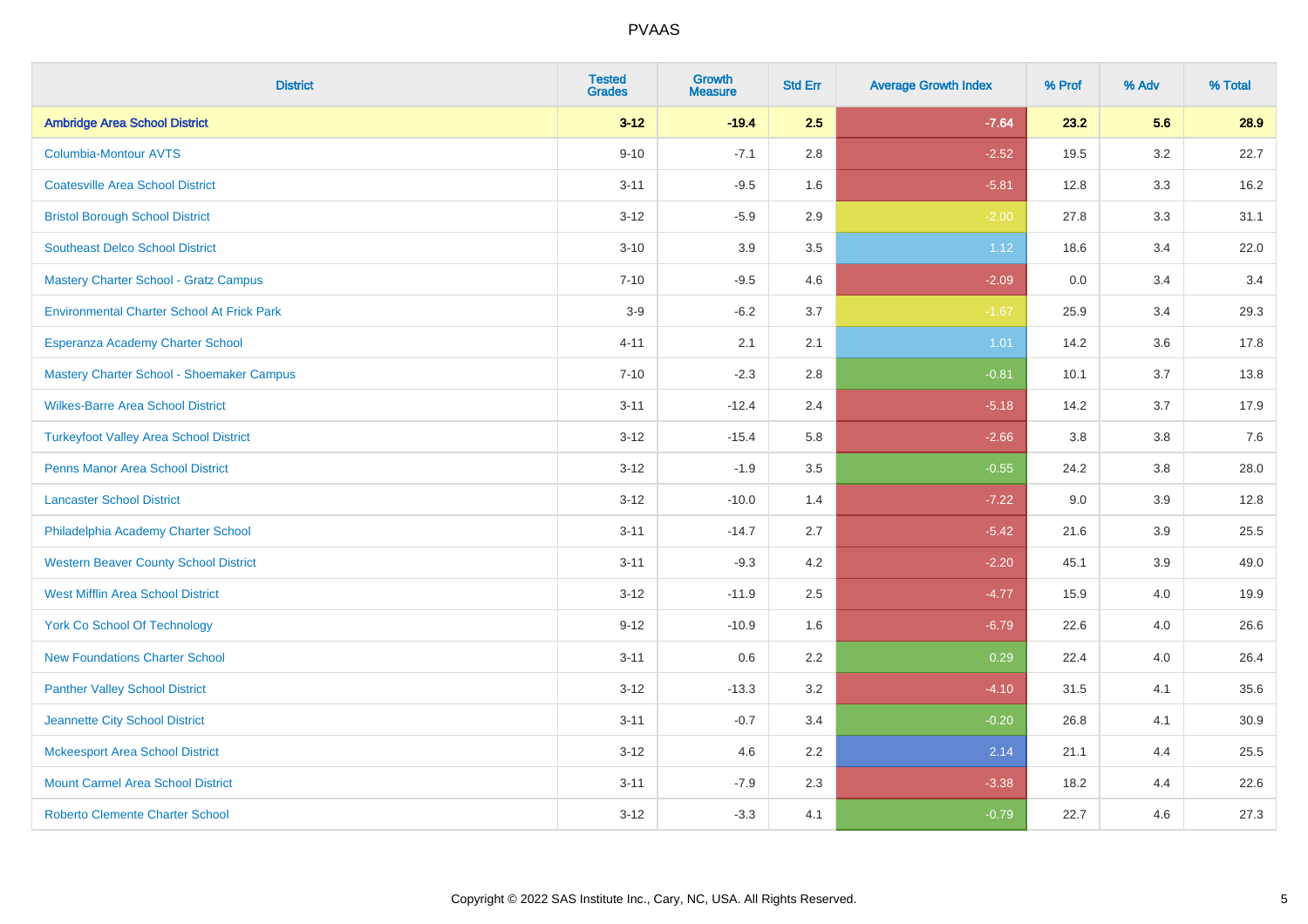| <b>District</b>                            | <b>Tested</b><br><b>Grades</b> | <b>Growth</b><br><b>Measure</b> | <b>Std Err</b> | <b>Average Growth Index</b> | % Prof | % Adv   | % Total |
|--------------------------------------------|--------------------------------|---------------------------------|----------------|-----------------------------|--------|---------|---------|
| <b>Ambridge Area School District</b>       | $3 - 12$                       | $-19.4$                         | 2.5            | $-7.64$                     | 23.2   | 5.6     | 28.9    |
| Lehigh Career & Technical Institute        | $10 - 12$                      | $-0.7$                          | 6.3            | $-0.11$                     | 36.4   | 4.6     | 40.9    |
| <b>Greenville Area School District</b>     | $3 - 11$                       | $-13.2$                         | 3.0            | $-4.45$                     | 32.1   | 4.6     | 36.7    |
| <b>Bristol Township School District</b>    | $3 - 11$                       | $-7.4$                          | 1.4            | $-5.32$                     | 13.8   | 4.6     | 18.4    |
| <b>MaST Community Charter School II</b>    | $3 - 10$                       | 1.4                             | 3.0            | 0.45                        | 16.1   | 4.6     | 20.7    |
| <b>Bethlehem-Center School District</b>    | $3 - 10$                       | 2.1                             | 3.5            | 0.59                        | 32.3   | 4.6     | 36.9    |
| <b>Muhlenberg School District</b>          | $3 - 10$                       | $-17.8$                         | 1.9            | $-9.34$                     | 12.4   | 4.6     | 17.0    |
| Insight PA Cyber Charter School            | $3 - 11$                       | $-9.4$                          | 5.8            | $-1.62$                     | 25.6   | 4.6     | 30.2    |
| <b>Cameron County School District</b>      | $3 - 12$                       | $-5.0$                          | 4.4            | $-1.12$                     | 34.9   | 4.8     | 39.7    |
| <b>Susq-Cyber Charter School</b>           | $9 - 11$                       | $-3.2$                          | 5.8            | $-0.54$                     | 23.8   | 4.8     | 28.6    |
| <b>Northeast Bradford School District</b>  | $3 - 10$                       | $-5.0$                          | 3.7            | $-1.35$                     | 30.6   | 4.8     | 35.5    |
| Jamestown Area School District             | $3 - 11$                       | $-9.5$                          | 4.1            | $-2.33$                     | 41.5   | 4.9     | 46.3    |
| Southern Huntingdon County School District | $3 - 11$                       | $-5.9$                          | 3.4            | $-1.76$                     | 32.8   | 4.9     | 37.7    |
| <b>Leechburg Area School District</b>      | $3 - 11$                       | 7.0                             | 3.9            | 1.79                        | 37.7   | 4.9     | 42.6    |
| <b>Connellsville Area School District</b>  | $3 - 11$                       | $-5.3$                          | 2.0            | $-2.67$                     | 24.2   | 5.0     | 29.1    |
| <b>Sharon City School District</b>         | $3 - 11$                       | $-6.5$                          | 2.3            | $-2.79$                     | 13.1   | $5.0\,$ | 18.1    |
| <b>Moniteau School District</b>            | $3 - 11$                       | $-11.8$                         | 2.9            | $-4.07$                     | 22.6   | 5.0     | 27.6    |
| <b>Conemaugh Valley School District</b>    | $3 - 12$                       | $-6.3$                          | 4.1            | $-1.54$                     | 23.7   | 5.1     | 28.8    |
| <b>Williams Valley School District</b>     | $3 - 11$                       | 2.6                             | 3.7            | 0.69                        | 17.0   | 5.1     | 22.0    |
| <b>Carlynton School District</b>           | $3 - 11$                       | $-2.0$                          | 3.2            | $-0.62$                     | 27.9   | 5.2     | 33.1    |
| <b>Dunmore School District</b>             | $3 - 11$                       | $-12.2$                         | 2.7            | $-4.51$                     | 15.0   | 5.3     | 20.4    |
| Salisbury-Elk Lick School District         | $3 - 11$                       | $-8.4$                          | 5.8            | $-1.45$                     | 33.3   | 5.6     | 38.9    |
| <b>Ambridge Area School District</b>       | $3 - 12$                       | $-19.4$                         | 2.5            | $-7.64$                     | 23.2   | 5.6     | 28.9    |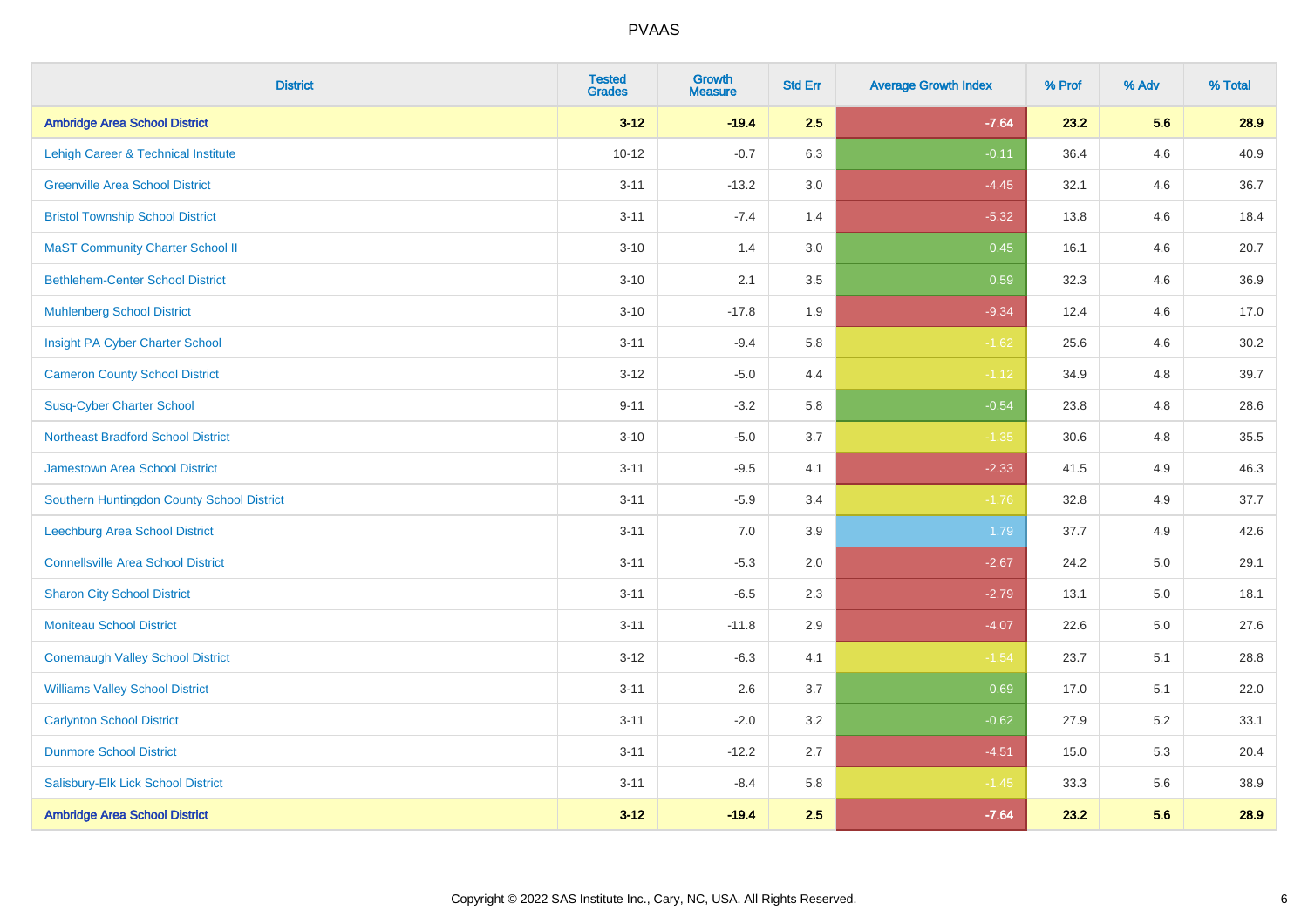| <b>District</b>                                | <b>Tested</b><br><b>Grades</b> | <b>Growth</b><br><b>Measure</b> | <b>Std Err</b> | <b>Average Growth Index</b> | % Prof | % Adv   | % Total |
|------------------------------------------------|--------------------------------|---------------------------------|----------------|-----------------------------|--------|---------|---------|
| <b>Ambridge Area School District</b>           | $3 - 12$                       | $-19.4$                         | 2.5            | $-7.64$                     | 23.2   | 5.6     | 28.9    |
| Lehigh Valley Charter High School For The Arts | $9 - 10$                       | $-11.8$                         | 2.5            | $-4.76$                     | 28.9   | $5.7\,$ | 34.6    |
| <b>Ligonier Valley School District</b>         | $3 - 11$                       | $-10.8$                         | 3.1            | $-3.43$                     | 34.1   | 5.8     | 39.9    |
| Meyersdale Area School District                | $3 - 11$                       | $-16.1$                         | 3.3            | $-4.94$                     | 20.3   | 5.8     | 26.1    |
| <b>Mount Union Area School District</b>        | $3 - 10$                       | $-2.5$                          | 2.8            | $-0.89$                     | 19.8   | 5.8     | 25.6    |
| <b>Mcguffey School District</b>                | $3 - 11$                       | $-12.1$                         | 3.0            | $-4.06$                     | 12.8   | 5.9     | 18.6    |
| <b>Commodore Perry School District</b>         | $3 - 11$                       | $-10.4$                         | 4.5            | $-2.30$                     | 29.4   | 5.9     | 35.3    |
| <b>Franklin Area School District</b>           | $3 - 11$                       | $-3.7$                          | 2.6            | $-1.43$                     | 30.5   | 5.9     | 36.4    |
| <b>Reading School District</b>                 | $3 - 11$                       | 4.3                             | 1.2            | 3.71                        | 16.8   | 6.0     | 22.8    |
| Jim Thorpe Area School District                | $3 - 11$                       | $-10.9$                         | 2.4            | $-4.48$                     | 19.5   | 6.0     | 25.5    |
| <b>Fairfield Area School District</b>          | $3 - 11$                       | $-0.5$                          | 3.6            | $-0.13$                     | 43.9   | 6.1     | 50.0    |
| <b>Derry Area School District</b>              | $3 - 11$                       | $-11.8$                         | 2.6            | $-4.53$                     | 34.8   | 6.1     | 40.9    |
| Jefferson-Morgan School District               | $3 - 10$                       | $-12.0$                         | 3.9            | $-3.09$                     | 28.6   | 6.1     | 34.7    |
| Pennsylvania Distance Learning Charter School  | $3 - 12$                       | 6.8                             | 3.4            | 1.99                        | 19.8   | $6.2\,$ | 25.9    |
| <b>Hanover Public School District</b>          | $3 - 11$                       | $-12.4$                         | 2.7            | $-4.50$                     | 22.7   | 6.2     | 28.9    |
| <b>Pottstown School District</b>               | $3 - 12$                       | 2.0                             | 2.2            | 0.88                        | 19.4   | $6.2\,$ | 25.6    |
| <b>Lebanon School District</b>                 | $3 - 11$                       | $-1.2$                          | 1.9            | $-0.63$                     | 15.2   | 6.4     | 21.6    |
| <b>Interboro School District</b>               | $3 - 12$                       | $-8.4$                          | 2.0            | $-4.27$                     | 27.6   | 6.4     | 34.1    |
| Philadelphia City School District              | $3 - 12$                       | $-7.8$                          | 0.6            | $-13.43$                    | 16.4   | 6.5     | 22.9    |
| <b>Pittsburgh School District</b>              | $3 - 11$                       | $-13.0$                         | 1.1            | $-12.25$                    | 16.1   | 6.5     | 22.6    |
| <b>Fannett-Metal School District</b>           | $3 - 11$                       | $-22.3$                         | 4.8            | $-4.65$                     | 16.4   | 6.6     | 23.0    |
| <b>Chartiers-Houston School District</b>       | $3 - 10$                       | $-16.5$                         | 3.5            | $-4.79$                     | 26.3   | $6.6\,$ | 32.9    |
| <b>Erie City School District</b>               | $3 - 12$                       | $-4.5$                          | 1.4            | $-3.09$                     | 13.4   | 6.7     | 20.1    |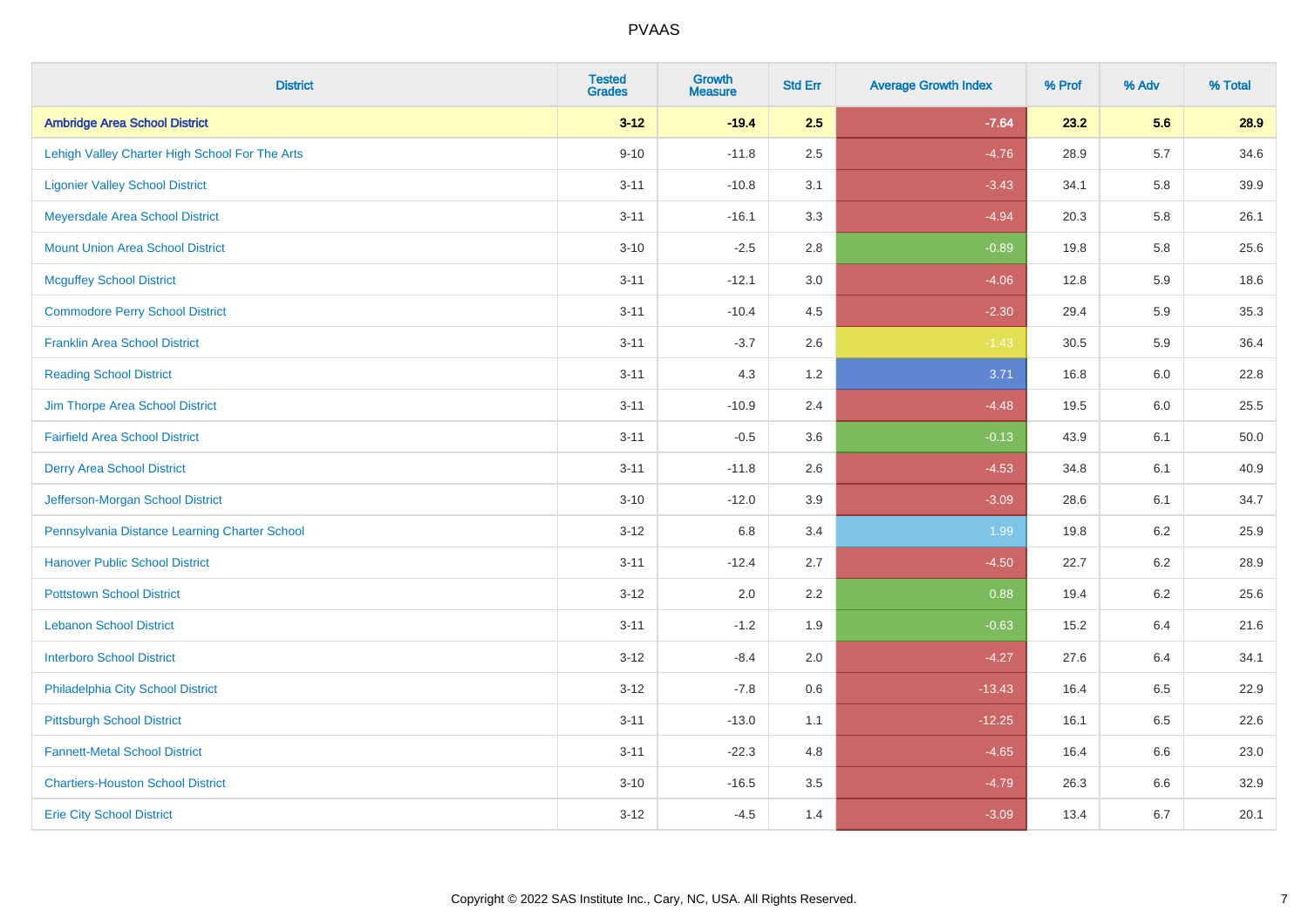| <b>District</b>                               | <b>Tested</b><br><b>Grades</b> | <b>Growth</b><br><b>Measure</b> | <b>Std Err</b> | <b>Average Growth Index</b> | % Prof | % Adv   | % Total |
|-----------------------------------------------|--------------------------------|---------------------------------|----------------|-----------------------------|--------|---------|---------|
| <b>Ambridge Area School District</b>          | $3 - 12$                       | $-19.4$                         | 2.5            | $-7.64$                     | 23.2   | 5.6     | 28.9    |
| Northern Lebanon School District              | $3 - 11$                       | $-0.7$                          | 2.3            | $-0.29$                     | 18.8   | 6.8     | 25.6    |
| <b>Northgate School District</b>              | $3 - 11$                       | $-3.0$                          | 3.4            | $-0.85$                     | 35.6   | 6.8     | 42.4    |
| <b>Titusville Area School District</b>        | $3 - 11$                       | $-5.0$                          | 2.5            | $-1.98$                     | 26.5   | $6.8\,$ | 33.3    |
| <b>Tidioute Community Charter School</b>      | $3 - 11$                       | 0.8                             | 4.4            | 0.19                        | 18.1   | 6.9     | 25.0    |
| <b>Penn Hills School District</b>             | $3 - 11$                       | 0.0                             | 2.4            | 0.02                        | 18.4   | 7.1     | 25.6    |
| Hope For Hyndman Charter School               | $3 - 11$                       | 5.1                             | 5.8            | 0.88                        | 14.3   | 7.1     | 21.4    |
| <b>William Penn School District</b>           | $3 - 12$                       | 7.0                             | 1.9            | 3.61                        | 14.0   | 7.2     | 21.3    |
| <b>Avella Area School District</b>            | $3 - 12$                       | 1.6                             | 4.7            | 0.34                        | 34.8   | 7.2     | 42.0    |
| <b>Uniontown Area School District</b>         | $3 - 11$                       | $-2.8$                          | 3.1            | $-0.91$                     | 31.7   | 7.3     | 39.0    |
| <b>East Allegheny School District</b>         | $3 - 11$                       | $-6.4$                          | 3.0            | $-2.11$                     | 21.0   | 7.4     | 28.4    |
| <b>Central Cambria School District</b>        | $3 - 11$                       | $-12.7$                         | 2.3            | $-5.61$                     | 19.4   | 7.4     | 26.9    |
| <b>Scranton School District</b>               | $3 - 12$                       | $-10.1$                         | 2.5            | $-4.04$                     | 20.0   | 7.7     | 27.7    |
| Lehigh Valley Academy Regional Charter School | $3 - 11$                       | $-5.9$                          | 3.0            | $-1.98$                     | 20.0   | 7.7     | 27.7    |
| <b>Blacklick Valley School District</b>       | $3 - 11$                       | $-0.9$                          | 3.9            | $-0.23$                     | 7.7    | 7.7     | 15.4    |
| <b>Sullivan County School District</b>        | $3 - 10$                       | 2.5                             | 4.3            | 0.58                        | 43.6   | 7.7     | 51.3    |
| <b>Governor Mifflin School District</b>       | $3 - 11$                       | $-4.4$                          | 1.6            | $-2.69$                     | 30.3   | 7.7     | 38.0    |
| <b>Riverview School District</b>              | $3 - 11$                       | $-13.0$                         | 4.0            | $-3.29$                     | 43.1   | 7.8     | 51.0    |
| <b>Pottsville Area School District</b>        | $3 - 12$                       | $-4.9$                          | 2.1            | $-2.36$                     | 21.8   | 7.9     | 29.6    |
| <b>Ferndale Area School District</b>          | $3 - 10$                       | $-1.1$                          | 4.1            | $-0.27$                     | 21.0   | 7.9     | 29.0    |
| <b>Mid Valley School District</b>             | $3 - 10$                       | $-11.1$                         | 2.7            | $-4.07$                     | 28.3   | 8.1     | 36.4    |
| Pennsylvania Cyber Charter School             | $3 - 11$                       | 0.6                             | 1.5            | 0.37                        | 20.8   | 8.1     | 28.9    |
| <b>Forest City Regional School District</b>   | $3 - 12$                       | $-1.2$                          | 3.6            | $-0.33$                     | 26.5   | 8.2     | 34.7    |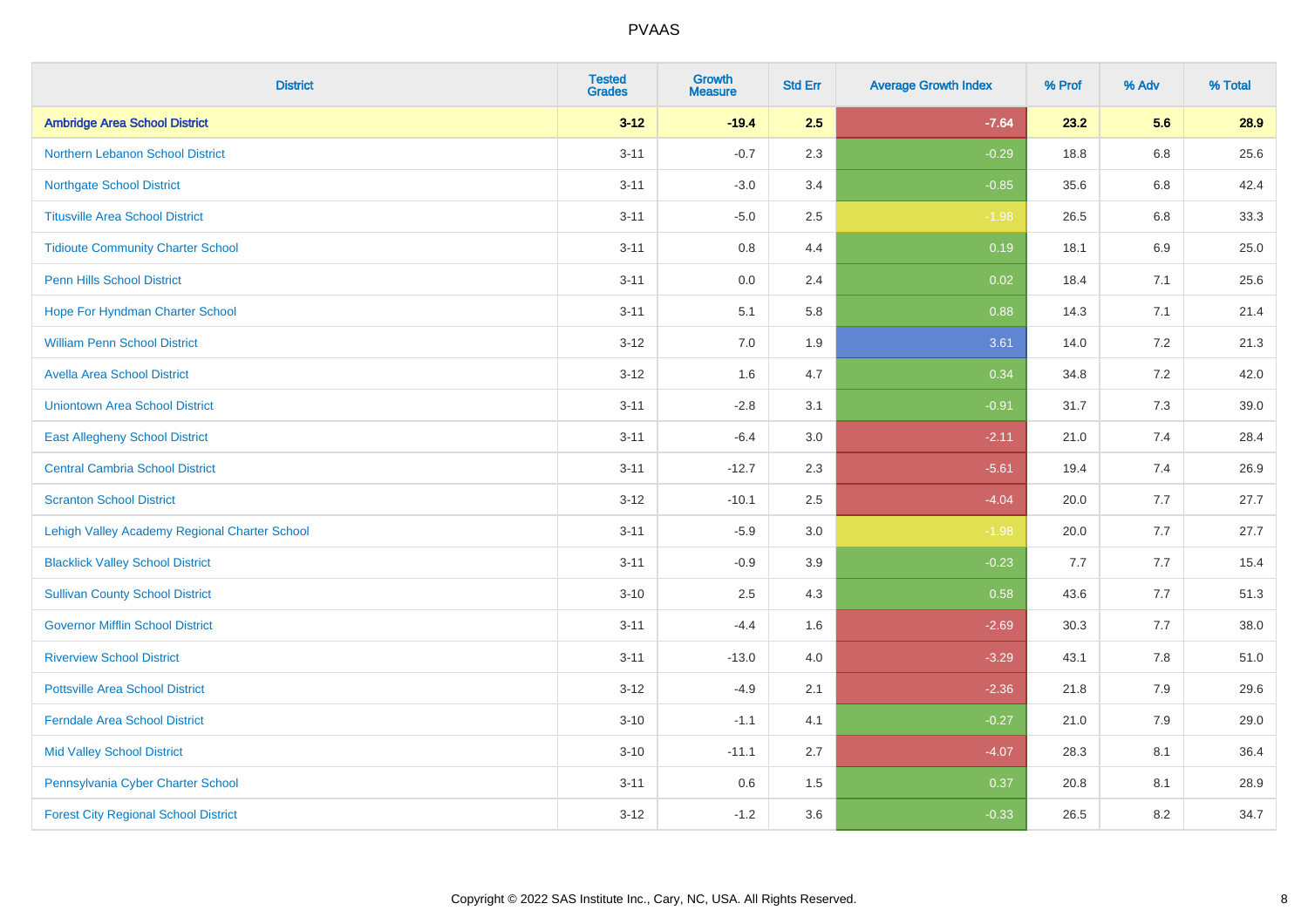| <b>District</b>                                    | <b>Tested</b><br><b>Grades</b> | <b>Growth</b><br><b>Measure</b> | <b>Std Err</b> | <b>Average Growth Index</b> | % Prof | % Adv   | % Total |
|----------------------------------------------------|--------------------------------|---------------------------------|----------------|-----------------------------|--------|---------|---------|
| <b>Ambridge Area School District</b>               | $3 - 12$                       | $-19.4$                         | 2.5            | $-7.64$                     | 23.2   | 5.6     | 28.9    |
| <b>Blairsville-Saltsburg School District</b>       | $3 - 11$                       | $-7.5$                          | 2.8            | $-2.67$                     | 20.1   | 8.2     | 28.3    |
| <b>East Lycoming School District</b>               | $3 - 11$                       | $-10.9$                         | 2.1            | $-5.08$                     | 22.5   | 8.2     | 30.8    |
| <b>Cheltenham School District</b>                  | $3 - 11$                       | $-17.6$                         | 2.0            | $-8.74$                     | 24.4   | 8.3     | 32.6    |
| <b>Freedom Area School District</b>                | $3 - 11$                       | $-6.3$                          | 3.1            | $-2.04$                     | 22.9   | 8.4     | 31.3    |
| <b>Brownsville Area School District</b>            | $3 - 12$                       | 3.9                             | 3.8            | 1.04                        | 22.0   | 8.5     | 30.5    |
| <b>Mahanoy Area School District</b>                | $3 - 10$                       | $-3.4$                          | 3.1            | $-1.07$                     | 21.4   | $8.6\,$ | 30.0    |
| <b>Mount Pleasant Area School District</b>         | $3 - 11$                       | $-5.4$                          | 2.3            | $-2.37$                     | 33.3   | 8.7     | 42.0    |
| <b>Ellwood City Area School District</b>           | $3 - 11$                       | $-12.5$                         | 3.1            | $-4.00$                     | 26.7   | 8.7     | 35.4    |
| <b>Central Dauphin School District</b>             | $3 - 11$                       | $-5.2$                          | 1.2            | $-4.24$                     | 29.3   | 8.7     | 38.0    |
| <b>Corry Area School District</b>                  | $3 - 11$                       | $-6.8$                          | 2.3            | $-3.01$                     | 24.0   | 8.8     | 32.8    |
| <b>Susquehanna Community School District</b>       | $3 - 11$                       | $-4.5$                          | 3.8            | $-1.19$                     | 31.9   | 8.8     | 40.7    |
| <b>Yough School District</b>                       | $3 - 10$                       | $-6.2$                          | 2.7            | $-2.27$                     | 28.9   | $8.8\,$ | 37.7    |
| <b>Westinghouse Arts Academy Charter School</b>    | $9 - 10$                       | $-6.0$                          | 3.3            | $-1.81$                     | 20.2   | 8.9     | 29.1    |
| <b>Lincoln Park Performing Arts Charter School</b> | $7 - 11$                       | $-14.9$                         | 2.7            | $-5.45$                     | 39.3   | 8.9     | 48.2    |
| <b>Greater Nanticoke Area School District</b>      | $3 - 12$                       | $-6.8$                          | 2.6            | $-2.58$                     | 15.2   | $8.9\,$ | 24.1    |
| <b>Weatherly Area School District</b>              | $3 - 11$                       | $-5.8$                          | 4.0            | $-1.44$                     | 32.1   | 8.9     | 41.1    |
| <b>Hazleton Area School District</b>               | $3 - 11$                       | 6.0                             | 1.6            | 3.85                        | 20.5   | 9.0     | 29.5    |
| <b>Purchase Line School District</b>               | $3 - 12$                       | 4.3                             | 3.3            | 1.30                        | 32.3   | 9.0     | 41.4    |
| <b>Reynolds School District</b>                    | $3 - 10$                       | $-3.0$                          | 3.5            | $-0.87$                     | 27.3   | 9.1     | 36.4    |
| <b>Wyoming Valley West School District</b>         | $3 - 11$                       | $-5.5$                          | 2.3            | $-2.38$                     | 22.2   | 9.2     | 31.4    |
| <b>Blue Ridge School District</b>                  | $3 - 11$                       | 8.3                             | 3.7            | 2.24                        | 29.6   | 9.3     | 38.9    |
| <b>Glendale School District</b>                    | $3 - 10$                       | 7.9                             | 3.5            | 2.25                        | 42.6   | 9.3     | 51.8    |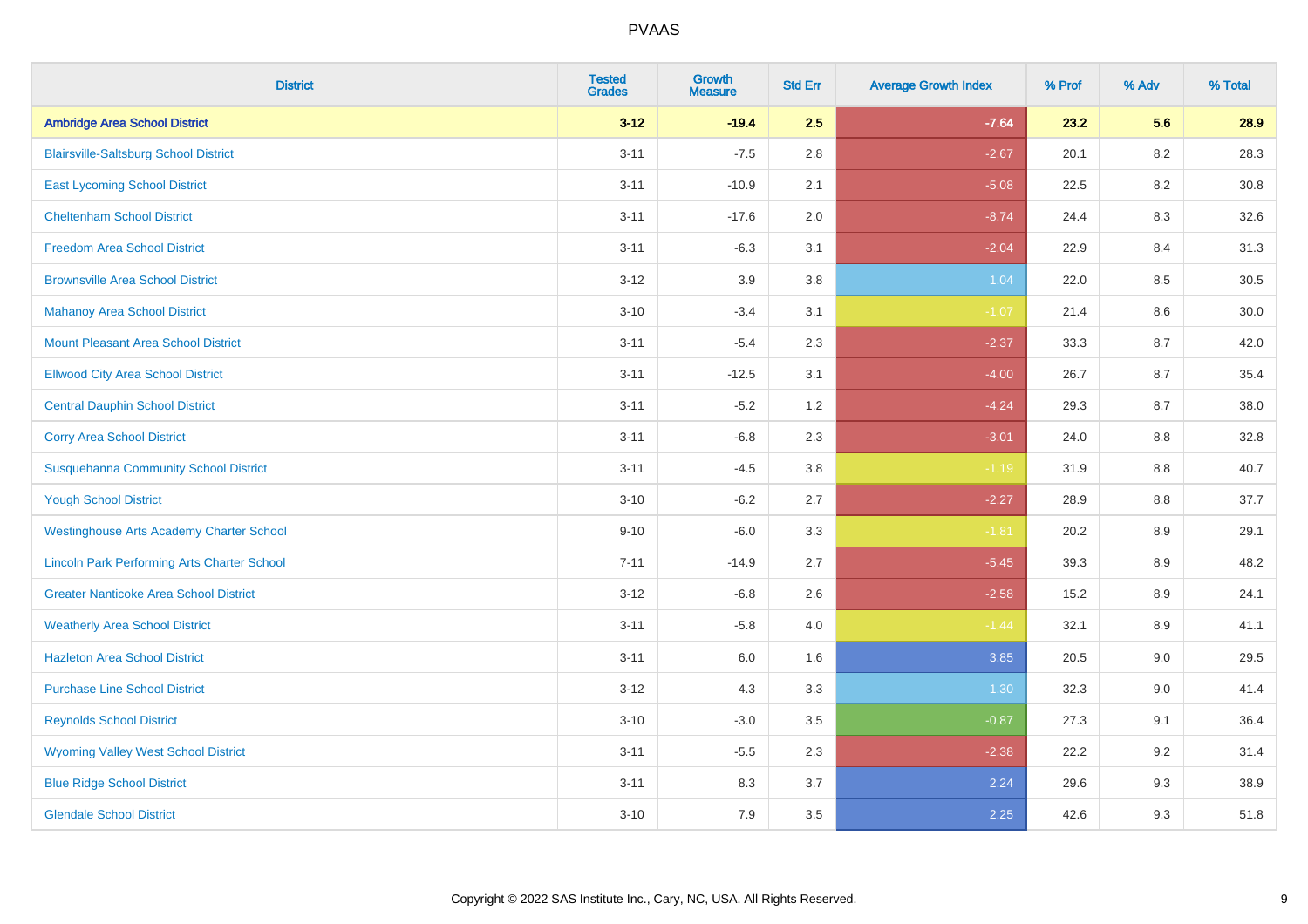| <b>District</b>                            | <b>Tested</b><br><b>Grades</b> | <b>Growth</b><br><b>Measure</b> | <b>Std Err</b> | <b>Average Growth Index</b> | % Prof | % Adv | % Total  |
|--------------------------------------------|--------------------------------|---------------------------------|----------------|-----------------------------|--------|-------|----------|
| <b>Ambridge Area School District</b>       | $3 - 12$                       | $-19.4$                         | 2.5            | $-7.64$                     | 23.2   | 5.6   | 28.9     |
| Juniata Valley School District             | $3 - 11$                       | 1.6                             | 3.2            | 0.51                        | 23.1   | 9.4   | 32.5     |
| <b>Apollo-Ridge School District</b>        | $3 - 12$                       | 9.5                             | 3.0            | 3.23                        | 34.0   | 9.4   | 43.4     |
| <b>Tri-Valley School District</b>          | $3 - 10$                       | $-2.7$                          | 3.9            | $-0.69$                     | 31.0   | 9.5   | 40.5     |
| <b>Carmichaels Area School District</b>    | $3 - 10$                       | $-7.0$                          | 3.1            | $-2.30$                     | 17.8   | 9.6   | 27.4     |
| <b>Wyoming Area School District</b>        | $3 - 10$                       | $-5.5$                          | 2.5            | $-2.21$                     | 32.0   | 9.6   | 41.6     |
| <b>West Middlesex Area School District</b> | $3 - 10$                       | $-7.4$                          | 3.5            | $-2.11$                     | 32.0   | 9.6   | 41.6     |
| <b>Minersville Area School District</b>    | $3 - 11$                       | $-2.9$                          | 3.4            | $-0.86$                     | 27.4   | 9.7   | 37.1     |
| <b>Southeastern Greene School District</b> | $3 - 10$                       | $-2.3$                          | 4.4            | $-0.53$                     | 29.0   | 9.7   | 38.7     |
| <b>Warren County School District</b>       | $3 - 11$                       | $-0.1$                          | 1.6            | $-0.06$                     | 26.7   | 9.7   | 36.4     |
| <b>Cranberry Area School District</b>      | $3 - 12$                       | $-0.9$                          | 3.1            | $-0.29$                     | 25.5   | 9.7   | 35.2     |
| <b>Conneaut School District</b>            | $3 - 12$                       | $-2.3$                          | 2.6            | $-0.91$                     | 27.4   | 9.7   | 37.1     |
| <b>Central Fulton School District</b>      | $3 - 11$                       | $-13.3$                         | $3.2\,$        | $-4.20$                     | 18.1   | 9.7   | 27.8     |
| <b>Shamokin Area School District</b>       | $3 - 11$                       | $-2.6$                          | 2.5            | $-1.06$                     | 19.6   | 9.8   | 29.3     |
| <b>Trinity Area School District</b>        | $3 - 11$                       | $-8.7$                          | 1.8            | $-4.87$                     | 20.9   | 9.8   | $30.8\,$ |
| <b>Deer Lakes School District</b>          | $3 - 11$                       | $-10.0$                         | 2.5            | $-4.02$                     | 27.7   | 9.9   | 37.6     |
| <b>Towanda Area School District</b>        | $3 - 11$                       | $-4.0$                          | 2.6            | $-1.52$                     | 24.8   | 9.9   | 34.8     |
| <b>Steel Valley School District</b>        | $3 - 11$                       | 11.1                            | 3.3            | 3.33                        | 34.8   | 10.1  | 44.9     |
| <b>Windber Area School District</b>        | $3 - 11$                       | $-11.9$                         | 3.0            | $-3.94$                     | 41.0   | 10.3  | 51.3     |
| <b>Forbes Road School District</b>         | $3 - 11$                       | $-11.5$                         | 4.7            | $-2.43$                     | 23.1   | 10.3  | 33.3     |
| <b>Pottsgrove School District</b>          | $3 - 11$                       | $-5.5$                          | 2.0            | $-2.78$                     | 28.6   | 10.3  | 38.8     |
| Southern Tioga School District             | $3 - 11$                       | $-0.1$                          | 2.8            | $-0.03$                     | 26.3   | 10.3  | 36.6     |
| <b>Forest Hills School District</b>        | $3 - 11$                       | 1.8                             | 2.5            | 0.71                        | 28.8   | 10.3  | 39.1     |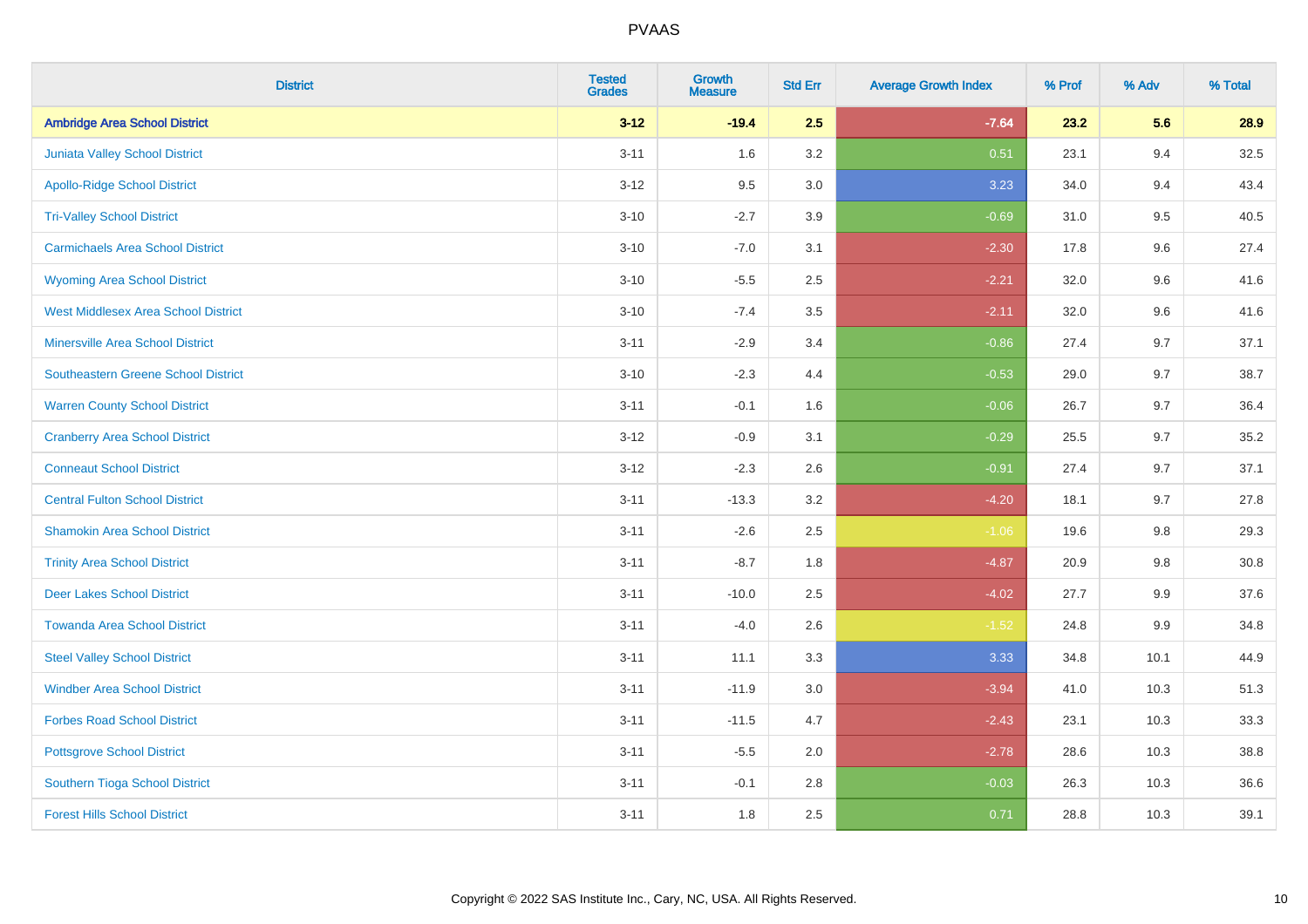| <b>District</b>                           | <b>Tested</b><br><b>Grades</b> | <b>Growth</b><br><b>Measure</b> | <b>Std Err</b> | <b>Average Growth Index</b> | % Prof | % Adv | % Total |
|-------------------------------------------|--------------------------------|---------------------------------|----------------|-----------------------------|--------|-------|---------|
| <b>Ambridge Area School District</b>      | $3 - 12$                       | $-19.4$                         | 2.5            | $-7.64$                     | 23.2   | 5.6   | 28.9    |
| <b>Millersburg Area School District</b>   | $3 - 11$                       | $-6.6$                          | 3.4            | $-1.92$                     | 24.1   | 10.3  | 34.5    |
| <b>Pleasant Valley School District</b>    | $3 - 11$                       | $-3.3$                          | 1.8            | $-1.80$                     | 28.5   | 10.4  | 39.0    |
| <b>Bucks County Technical High School</b> | $9 - 10$                       | $-2.9$                          | 2.2            | $-1.29$                     | 27.7   | 10.4  | 38.2    |
| <b>Union School District</b>              | $3-12$                         | 2.5                             | 3.7            | 0.69                        | 17.9   | 10.4  | 28.4    |
| <b>Newport School District</b>            | $3 - 12$                       | 3.8                             | 3.3            | 1.17                        | 38.8   | 10.4  | 49.2    |
| <b>Highlands School District</b>          | $3 - 11$                       | $-1.3$                          | 2.3            | $-0.55$                     | 32.6   | 10.5  | 43.0    |
| <b>Williamsport Area School District</b>  | $3 - 11$                       | $-11.7$                         | 1.4            | $-8.29$                     | 18.2   | 10.5  | 28.7    |
| <b>Monessen City School District</b>      | $3 - 10$                       | $-3.9$                          | 5.6            | $-0.69$                     | 21.0   | 10.5  | 31.6    |
| <b>Otto-Eldred School District</b>        | $3 - 11$                       | $-0.5$                          | 3.5            | $-0.13$                     | 35.8   | 10.5  | 46.3    |
| <b>Mohawk Area School District</b>        | $3 - 11$                       | $-10.5$                         | 2.8            | $-3.75$                     | 35.1   | 10.6  | 45.7    |
| <b>Redbank Valley School District</b>     | $3 - 11$                       | $-7.5$                          | 3.1            | $-2.41$                     | 12.4   | 10.6  | 23.1    |
| <b>Ridley School District</b>             | $3 - 12$                       | 0.3                             | 1.6            | 0.21                        | 32.0   | 10.7  | 42.6    |
| <b>Bensalem Township School District</b>  | $3 - 11$                       | $1.0\,$                         | 1.6            | 0.63                        | 24.3   | 10.7  | 34.9    |
| <b>West York Area School District</b>     | $3 - 12$                       | $-9.8$                          | 2.7            | $-3.57$                     | 21.9   | 10.9  | 32.8    |
| <b>Union City Area School District</b>    | $3 - 12$                       | $-8.7$                          | 3.3            | $-2.59$                     | 29.7   | 10.9  | 40.6    |
| <b>Chestnut Ridge School District</b>     | $3 - 12$                       | 4.0                             | 2.9            | 1.38                        | 33.2   | 11.0  | 44.2    |
| <b>Butler Area School District</b>        | $3 - 11$                       | $-14.1$                         | 1.5            | $-9.60$                     | 26.4   | 11.1  | 37.5    |
| <b>Dauphin County Technical School</b>    | $9 - 11$                       | $-3.9$                          | 2.3            | $-1.67$                     | 18.3   | 11.1  | 29.3    |
| <b>Keystone Oaks School District</b>      | $3 - 11$                       | $-7.2$                          | 2.3            | $-3.14$                     | 30.0   | 11.1  | 41.0    |
| <b>New Brighton Area School District</b>  | $3 - 11$                       | $-2.1$                          | 3.2            | $-0.65$                     | 31.5   | 11.1  | 42.6    |
| <b>Marion Center Area School District</b> | $3 - 10$                       | $0.8\,$                         | 2.9            | 0.27                        | 23.3   | 11.1  | 34.4    |
| <b>Northern Potter School District</b>    | $3-12$                         | 6.8                             | 4.6            | 1.48                        | 30.6   | 11.1  | 41.7    |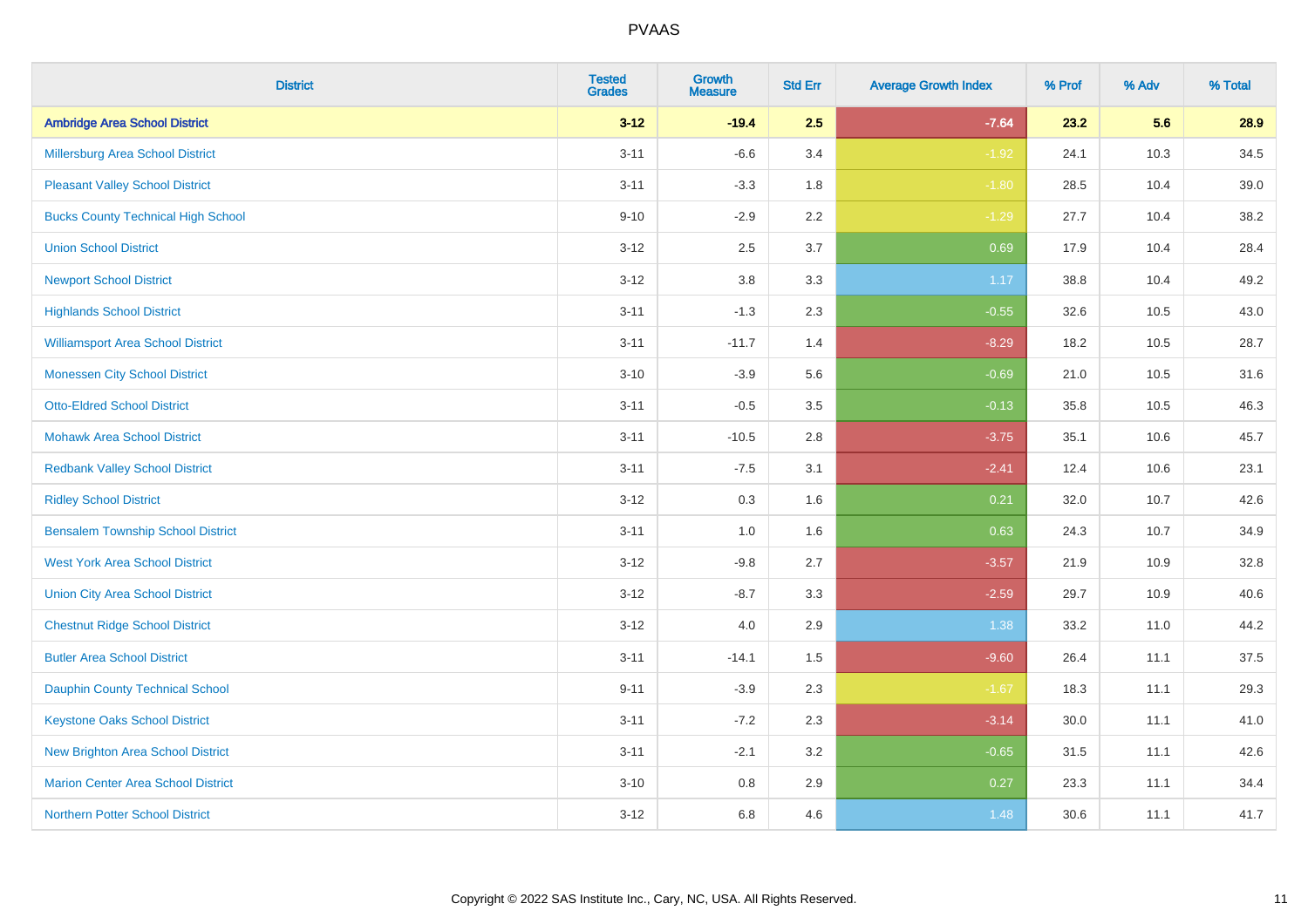| <b>District</b>                               | <b>Tested</b><br><b>Grades</b> | <b>Growth</b><br><b>Measure</b> | <b>Std Err</b> | <b>Average Growth Index</b> | % Prof | % Adv | % Total |
|-----------------------------------------------|--------------------------------|---------------------------------|----------------|-----------------------------|--------|-------|---------|
| <b>Ambridge Area School District</b>          | $3 - 12$                       | $-19.4$                         | 2.5            | $-7.64$                     | 23.2   | 5.6   | 28.9    |
| Catasauqua Area School District               | $3 - 12$                       | $-7.3$                          | 2.8            | $-2.58$                     | 27.1   | 11.2  | 38.3    |
| <b>Milton Area School District</b>            | $3 - 11$                       | $-10.1$                         | 2.5            | $-4.04$                     | 23.0   | 11.3  | 34.2    |
| <b>Bethlehem Area School District</b>         | $3 - 11$                       | $-4.5$                          | 1.1            | $-3.91$                     | 20.4   | 11.3  | 31.7    |
| <b>Port Allegany School District</b>          | $3 - 11$                       | 6.5                             | 3.7            | 1.74                        | 26.4   | 11.3  | 37.7    |
| <b>Allegheny Valley School District</b>       | $3 - 11$                       | $-1.9$                          | 3.9            | $-0.48$                     | 31.8   | 11.4  | 43.2    |
| <b>Millville Area School District</b>         | $3 - 12$                       | $-5.6$                          | 4.4            | $-1.26$                     | 31.4   | 11.4  | 42.9    |
| <b>Berwick Area School District</b>           | $3 - 11$                       | $-6.9$                          | 2.4            | $-2.84$                     | 22.3   | 11.5  | 33.8    |
| <b>Eastern Lebanon County School District</b> | $3 - 11$                       | 4.0                             | 2.1            | 1.89                        | 23.5   | 11.5  | 35.0    |
| <b>Montgomery Area School District</b>        | $3 - 11$                       | $-5.8$                          | 3.2            | $-1.83$                     | 25.0   | 11.5  | 36.5    |
| Schuylkill Haven Area School District         | $3 - 11$                       | $-5.3$                          | 2.7            | $-1.96$                     | 22.2   | 11.6  | 33.8    |
| <b>Elk Lake School District</b>               | $3 - 11$                       | $-6.1$                          | 2.9            | $-2.12$                     | 26.3   | 11.6  | 37.9    |
| <b>Farrell Area School District</b>           | $3 - 11$                       | $-1.9$                          | 4.2            | $-0.44$                     | 9.3    | 11.6  | 20.9    |
| South Williamsport Area School District       | $3 - 10$                       | 0.9                             | 3.1            | 0.31                        | 38.4   | 11.6  | 50.0    |
| <b>North Schuylkill School District</b>       | $3 - 11$                       | $-4.7$                          | 2.2            | $-2.16$                     | 20.2   | 11.7  | 31.9    |
| <b>Upper Darby School District</b>            | $3 - 12$                       | 11.2                            | 1.4            | 8.28                        | 23.8   | 11.8  | 35.6    |
| <b>Mercer Area School District</b>            | $3 - 11$                       | $2.2\,$                         | 3.1            | 0.70                        | 24.4   | 11.8  | 36.2    |
| Johnsonburg Area School District              | $3 - 11$                       | 5.0                             | 3.9            | 1.27                        | 35.5   | 11.8  | 47.4    |
| <b>West Greene School District</b>            | $3 - 11$                       | $-8.1$                          | 3.9            | $-2.08$                     | 31.0   | 11.9  | 42.9    |
| <b>Union Area School District</b>             | $3 - 11$                       | $-6.5$                          | 3.8            | $-1.70$                     | 30.6   | 12.2  | 42.9    |
| <b>Lakeview School District</b>               | $3 - 11$                       | $-1.9$                          | 3.5            | $-0.53$                     | 41.5   | 12.3  | 53.8    |
| <b>Athens Area School District</b>            | $3 - 11$                       | 2.6                             | 2.3            | 1.11                        | 34.9   | 12.3  | 47.3    |
| <b>Wattsburg Area School District</b>         | $3 - 11$                       | 1.0                             | 2.7            | 0.36                        | 20.4   | 12.4  | 32.7    |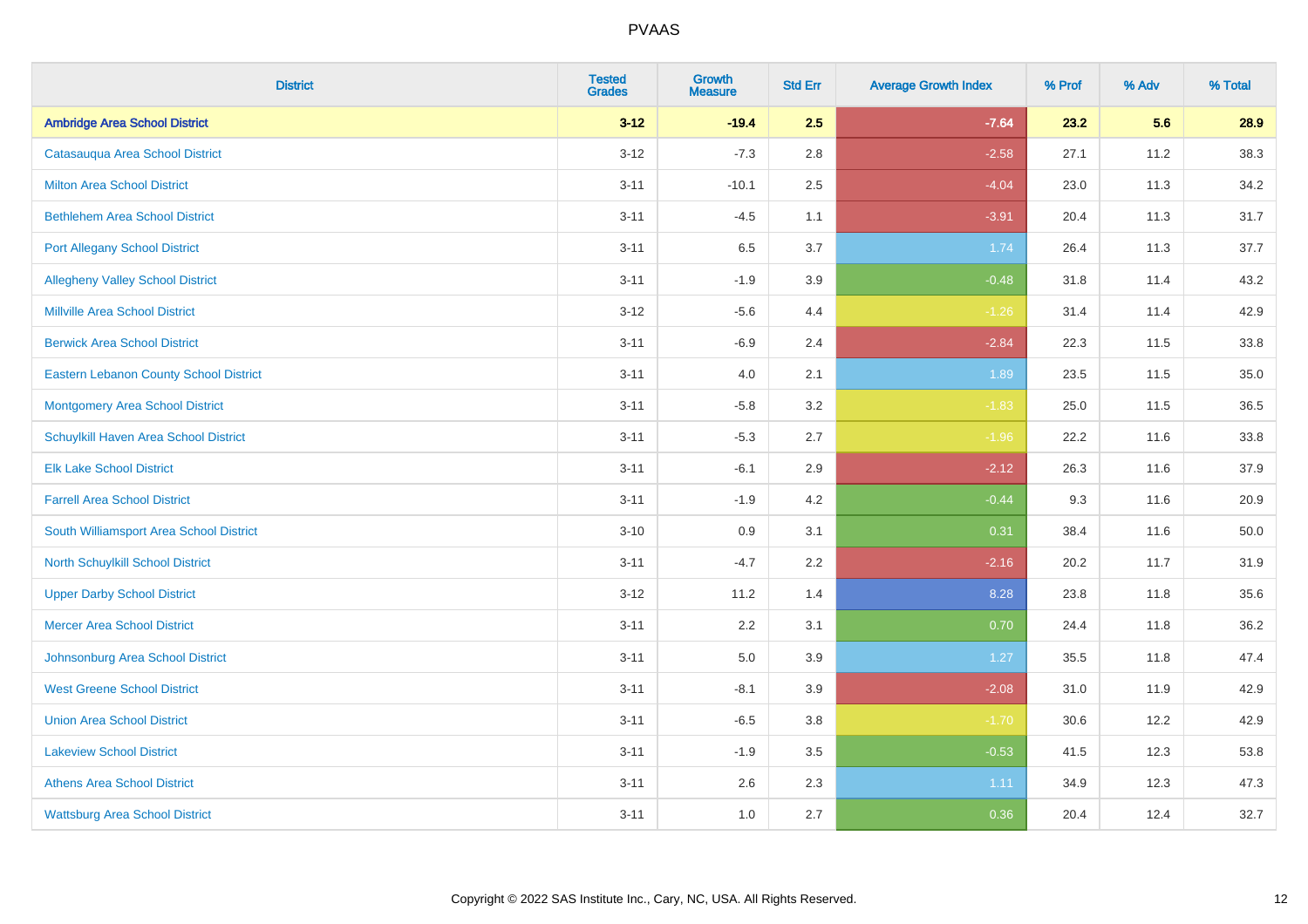| <b>District</b>                            | <b>Tested</b><br><b>Grades</b> | <b>Growth</b><br><b>Measure</b> | <b>Std Err</b> | <b>Average Growth Index</b> | % Prof | % Adv | % Total |
|--------------------------------------------|--------------------------------|---------------------------------|----------------|-----------------------------|--------|-------|---------|
| <b>Ambridge Area School District</b>       | $3 - 12$                       | $-19.4$                         | 2.5            | $-7.64$                     | 23.2   | 5.6   | 28.9    |
| <b>Hopewell Area School District</b>       | $3 - 11$                       | $0.8\,$                         | 2.6            | 0.31                        | 34.5   | 12.4  | 46.9    |
| <b>Centennial School District</b>          | $3 - 10$                       | 1.5                             | 1.5            | 0.98                        | 23.6   | 12.4  | 36.0    |
| East Stroudsburg Area School District      | $3 - 11$                       | $-4.9$                          | 1.4            | $-3.38$                     | 22.7   | 12.5  | 35.2    |
| <b>Moshannon Valley School District</b>    | $3 - 10$                       | $-5.1$                          | 4.6            | $-1.12$                     | 25.0   | 12.5  | 37.5    |
| <b>Greater Latrobe School District</b>     | $3 - 11$                       | $-14.1$                         | 2.0            | $-7.14$                     | 41.0   | 12.6  | 53.6    |
| <b>Salisbury Township School District</b>  | $3 - 11$                       | 5.8                             | 3.6            | 1.62                        | 24.4   | 12.6  | 37.0    |
| <b>Penn-Delco School District</b>          | $3 - 11$                       | 1.3                             | 1.8            | 0.75                        | 26.5   | 12.6  | 39.1    |
| <b>Bangor Area School District</b>         | $3 - 12$                       | $-1.2$                          | 2.0            | $-0.60$                     | 25.8   | 12.7  | 38.5    |
| <b>Elizabeth Forward School District</b>   | $3 - 11$                       | $-5.5$                          | 2.5            | $-2.25$                     | 32.2   | 12.8  | 45.0    |
| Southern Columbia Area School District     | $3 - 11$                       | $-8.5$                          | 3.0            | $-2.83$                     | 30.5   | 12.8  | 43.3    |
| <b>Wyalusing Area School District</b>      | $3 - 12$                       | 5.7                             | 3.2            | 1.78                        | 38.6   | 12.9  | 51.4    |
| <b>Big Spring School District</b>          | $3 - 11$                       | $-9.8$                          | 2.3            | $-4.32$                     | 23.6   | 12.9  | 36.5    |
| <b>Neshannock Township School District</b> | $3 - 10$                       | $-12.5$                         | 2.7            | $-4.73$                     | 29.0   | 13.0  | 42.0    |
| <b>Easton Area School District</b>         | $3 - 12$                       | 6.3                             | 1.3            | 4.91                        | 24.1   | 13.0  | 37.1    |
| <b>Cambria Heights School District</b>     | $3 - 10$                       | $-6.2$                          | 2.9            | $-2.11$                     | 25.0   | 13.0  | 38.0    |
| <b>Shaler Area School District</b>         | $3 - 11$                       | $-2.1$                          | 1.8            | $-1.18$                     | 32.0   | 13.0  | 45.0    |
| <b>Southern Fulton School District</b>     | $3 - 11$                       | $-5.1$                          | 4.0            | $-1.29$                     | 21.7   | 13.0  | 34.8    |
| Northwest Area School District             | $3 - 10$                       | $-3.2$                          | 3.3            | $-0.97$                     | 30.4   | 13.0  | 43.5    |
| Susquehanna Township School District       | $3 - 12$                       | 3.9                             | 2.7            | 1.45                        | 19.0   | 13.1  | 32.0    |
| Oil City Area School District              | $3 - 11$                       | 8.6                             | 2.4            | 3.56                        | 29.1   | 13.1  | 42.2    |
| <b>Everett Area School District</b>        | $3 - 11$                       | $-1.1$                          | 3.1            | $-0.34$                     | 34.2   | 13.2  | 47.4    |
| <b>Old Forge School District</b>           | $3 - 12$                       | $-11.3$                         | 3.1            | $-3.62$                     | 28.6   | 13.2  | 41.8    |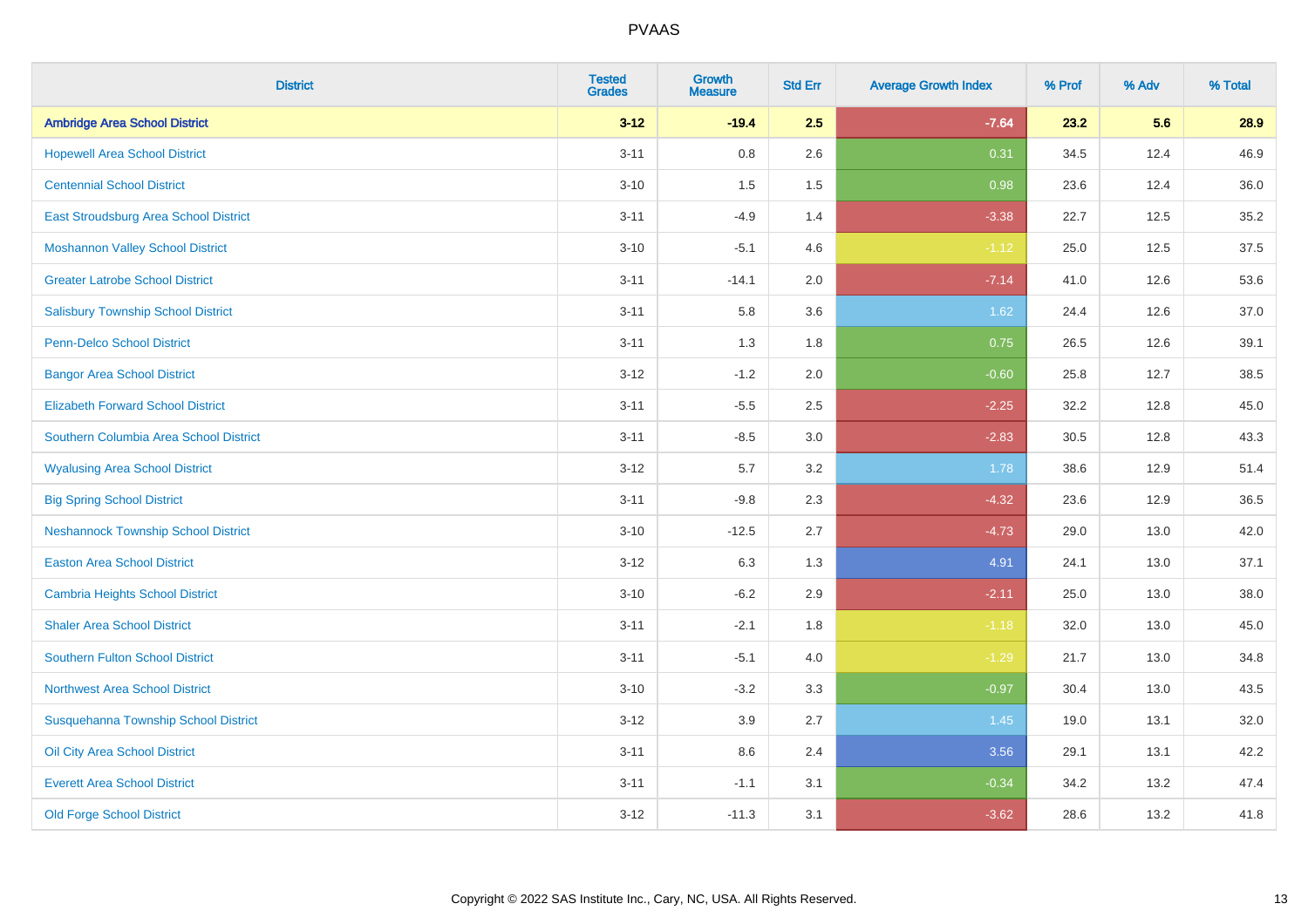| <b>District</b>                             | <b>Tested</b><br><b>Grades</b> | <b>Growth</b><br><b>Measure</b> | <b>Std Err</b> | <b>Average Growth Index</b> | % Prof | % Adv | % Total |
|---------------------------------------------|--------------------------------|---------------------------------|----------------|-----------------------------|--------|-------|---------|
| <b>Ambridge Area School District</b>        | $3 - 12$                       | $-19.4$                         | 2.5            | $-7.64$                     | 23.2   | 5.6   | 28.9    |
| Mifflinburg Area School District            | $3 - 11$                       | $-6.0$                          | 2.1            | $-2.87$                     | 32.7   | 13.3  | 46.0    |
| <b>Ringgold School District</b>             | $3 - 11$                       | 2.9                             | 2.2            | 1.32                        | 23.8   | 13.3  | 37.1    |
| <b>Greensburg Salem School District</b>     | $3 - 11$                       | $-6.9$                          | 2.2            | $-3.06$                     | 30.3   | 13.3  | 43.6    |
| <b>Clarion Area School District</b>         | $3 - 11$                       | 3.2                             | 3.7            | 0.88                        | 31.7   | 13.3  | 45.0    |
| <b>Wellsboro Area School District</b>       | $3 - 11$                       | $-6.3$                          | 3.0            | $-2.08$                     | 24.4   | 13.4  | 37.8    |
| <b>Jersey Shore Area School District</b>    | $3 - 11$                       | 0.7                             | 2.5            | 0.27                        | 39.3   | 13.6  | 52.9    |
| <b>Annville-Cleona School District</b>      | $3 - 12$                       | 1.1                             | 2.4            | 0.45                        | 34.8   | 13.6  | 48.5    |
| Northwestern School District                | $3 - 11$                       | $-14.6$                         | 3.2            | $-4.51$                     | 32.5   | 13.7  | 46.2    |
| <b>Brockway Area School District</b>        | $3 - 11$                       | $-0.4$                          | 3.5            | $-0.11$                     | 41.2   | 13.8  | 55.0    |
| Altoona Area School District                | $3 - 12$                       | 0.1                             | 1.5            | 0.07                        | 29.0   | 13.8  | 42.8    |
| Shenango Area School District               | $3 - 11$                       | 1.7                             | 3.2            | 0.52                        | 41.4   | 13.8  | 55.3    |
| Selinsgrove Area School District            | $3 - 12$                       | $-5.7$                          | 2.1            | $-2.74$                     | 25.4   | 13.9  | 39.2    |
| <b>Susquenita School District</b>           | $3 - 11$                       | $-5.9$                          | 2.6            | $-2.28$                     | 30.6   | 13.9  | 44.4    |
| <b>Kennett Consolidated School District</b> | $3 - 11$                       | $-10.4$                         | 1.7            | $-6.27$                     | 28.7   | 14.0  | 42.7    |
| <b>Chichester School District</b>           | $3 - 11$                       | $-1.8$                          | 4.2            | $-0.44$                     | 40.0   | 14.0  | 54.0    |
| <b>Avonworth School District</b>            | $3 - 10$                       | $-6.2$                          | 2.3            | $-2.68$                     | 35.9   | 14.1  | 50.0    |
| <b>Fort Cherry School District</b>          | $3 - 10$                       | $-0.7$                          | 3.1            | $-0.21$                     | 30.6   | 14.1  | 44.7    |
| <b>Pine Grove Area School District</b>      | $3 - 11$                       | $-1.1$                          | 3.0            | $-0.36$                     | 29.5   | 14.3  | 43.8    |
| <b>Palmerton Area School District</b>       | $3 - 11$                       | $-0.9$                          | 2.7            | $-0.34$                     | 34.3   | 14.3  | 48.6    |
| <b>Conrad Weiser Area School District</b>   | $3 - 11$                       | 7.1                             | 2.1            | 3.34                        | 28.2   | 14.4  | 42.6    |
| <b>Somerset Area School District</b>        | $3 - 11$                       | $-7.6$                          | 2.4            | $-3.17$                     | 21.0   | 14.5  | 35.5    |
| <b>Oxford Area School District</b>          | $3 - 11$                       | $-3.1$                          | 1.8            | $-1.77$                     | 27.5   | 14.5  | 42.0    |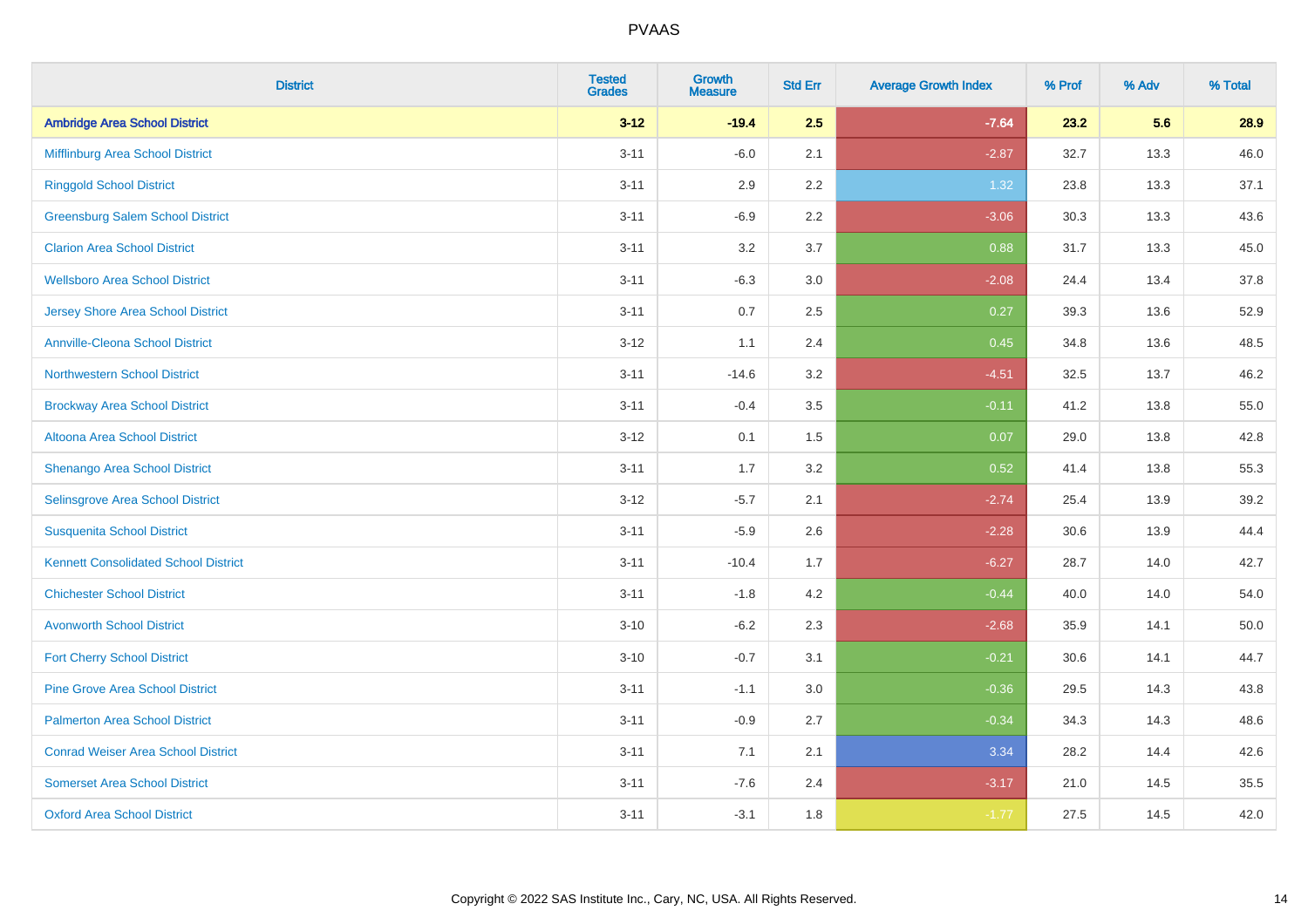| <b>District</b>                                    | <b>Tested</b><br><b>Grades</b> | <b>Growth</b><br><b>Measure</b> | <b>Std Err</b> | <b>Average Growth Index</b> | % Prof | % Adv | % Total |
|----------------------------------------------------|--------------------------------|---------------------------------|----------------|-----------------------------|--------|-------|---------|
| <b>Ambridge Area School District</b>               | $3 - 12$                       | $-19.4$                         | 2.5            | $-7.64$                     | 23.2   | 5.6   | 28.9    |
| <b>Laurel Highlands School District</b>            | $3 - 11$                       | $-3.8$                          | 2.3            | $-1.63$                     | 20.9   | 14.6  | 35.4    |
| <b>Wilson Area School District</b>                 | $3 - 11$                       | $-0.3$                          | 2.4            | $-0.12$                     | 35.4   | 14.6  | 50.0    |
| <b>Brookville Area School District</b>             | $3 - 11$                       | 6.8                             | 3.1            | 2.19                        | 46.1   | 14.6  | 60.7    |
| <b>Kutztown Area School District</b>               | $3 - 12$                       | 9.3                             | 2.8            | 3.34                        | 38.5   | 14.6  | 53.2    |
| <b>Keystone Central School District</b>            | $3 - 11$                       | 3.6                             | 1.8            | 2.04                        | 27.1   | 14.6  | 41.8    |
| <b>Baldwin-Whitehall School District</b>           | $3 - 11$                       | $-5.5$                          | 1.9            | $-2.93$                     | 32.0   | 14.7  | 46.7    |
| <b>Westmont Hilltop School District</b>            | $3 - 11$                       | $-1.0$                          | 2.8            | $-0.36$                     | 33.3   | 14.7  | 48.0    |
| <b>Pittston Area School District</b>               | $3 - 11$                       | $-8.2$                          | 2.2            | $-3.75$                     | 26.7   | 14.8  | 41.5    |
| <b>Central Greene School District</b>              | $3 - 11$                       | $-0.4$                          | 2.5            | $-0.15$                     | 27.8   | 14.8  | 42.6    |
| <b>Solanco School District</b>                     | $3 - 11$                       | 2.2                             | 1.8            | 1.18                        | 27.2   | 15.0  | 42.3    |
| <b>Forest Area School District</b>                 | $3 - 11$                       | $-1.8$                          | 4.7            | $-0.37$                     | 18.9   | 15.1  | 34.0    |
| <b>Mifflin County School District</b>              | $3 - 11$                       | 12.3                            | 1.6            | 7.69                        | 35.1   | 15.1  | 50.3    |
| <b>Middletown Area School District</b>             | $3 - 11$                       | $-3.4$                          | 2.4            | $-1.44$                     | 34.3   | 15.2  | 49.4    |
| <b>Reach Cyber Charter School</b>                  | $3 - 11$                       | 1.4                             | 3.6            | 0.40                        | 32.9   | 15.2  | 48.1    |
| <b>Chambersburg Area School District</b>           | $3 - 11$                       | $-5.6$                          | 1.3            | $-4.42$                     | 24.2   | 15.2  | 39.4    |
| Hollidaysburg Area School District                 | $3 - 11$                       | $-2.7$                          | 1.6            | $-1.64$                     | 32.6   | 15.2  | 47.8    |
| <b>West Shore School District</b>                  | $3-12$                         | 2.2                             | 1.3            | 1.68                        | 31.8   | 15.2  | 47.1    |
| <b>Southmoreland School District</b>               | $3 - 11$                       | $-12.5$                         | 3.1            | $-4.04$                     | 33.3   | 15.5  | 48.8    |
| <b>Hamburg Area School District</b>                | $3 - 11$                       | 0.6                             | 2.4            | 0.25                        | 28.0   | 15.5  | 43.6    |
| <b>Ridgway Area School District</b>                | $3 - 11$                       | $-6.1$                          | 4.0            | $-1.53$                     | 42.2   | 15.6  | 57.8    |
| <b>Commonwealth Charter Academy Charter School</b> | $3 - 10$                       | 4.2                             | 1.6            | 2.68                        | 27.0   | 15.6  | 42.5    |
| <b>Exeter Township School District</b>             | $3 - 11$                       | $-1.0$                          | 1.7            | $-0.58$                     | 27.2   | 15.6  | 42.8    |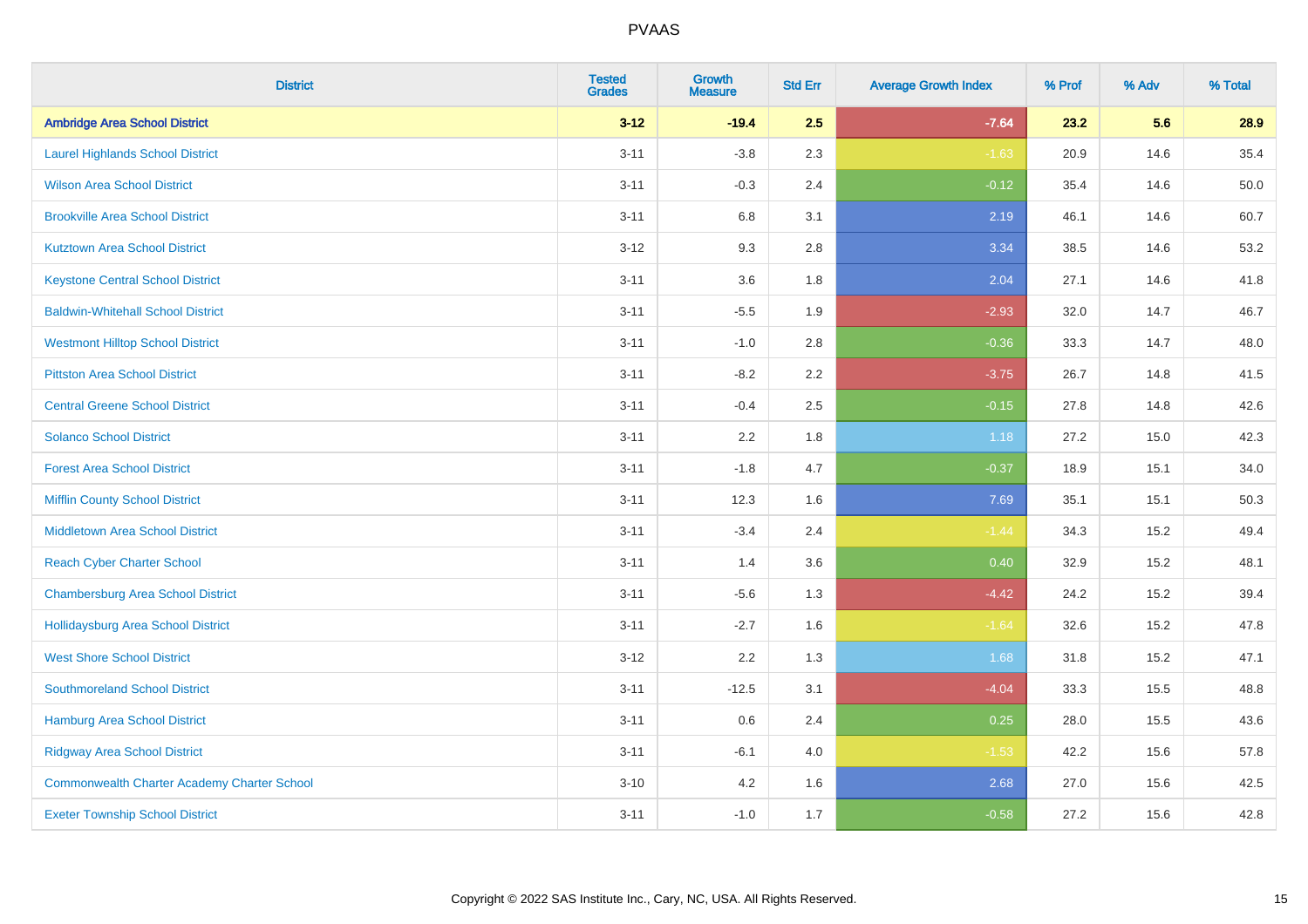| <b>District</b>                           | <b>Tested</b><br><b>Grades</b> | <b>Growth</b><br><b>Measure</b> | <b>Std Err</b> | <b>Average Growth Index</b> | % Prof | % Adv | % Total |
|-------------------------------------------|--------------------------------|---------------------------------|----------------|-----------------------------|--------|-------|---------|
| <b>Ambridge Area School District</b>      | $3 - 12$                       | $-19.4$                         | 2.5            | $-7.64$                     | 23.2   | 5.6   | 28.9    |
| <b>General Mclane School District</b>     | $3 - 11$                       | $-10.7$                         | 2.4            | $-4.40$                     | 34.0   | 15.6  | 49.6    |
| <b>Bald Eagle Area School District</b>    | $3 - 11$                       | 7.6                             | 2.5            | 3.00                        | 31.6   | 15.6  | 47.3    |
| <b>Laurel School District</b>             | $3 - 11$                       | 13.0                            | 3.1            | 4.19                        | 30.3   | 15.7  | 46.1    |
| <b>Crawford Central School District</b>   | $3 - 11$                       | 5.7                             | 2.1            | 2.71                        | 26.4   | 15.8  | 42.1    |
| <b>Valley Grove School District</b>       | $3 - 10$                       | $-4.0$                          | 5.5            | $-0.72$                     | 68.4   | 15.8  | 84.2    |
| Penn Cambria School District              | $3 - 11$                       | $-4.5$                          | 2.4            | $-1.86$                     | 27.3   | 15.8  | 43.2    |
| <b>Charleroi School District</b>          | $3 - 11$                       | $-4.3$                          | 2.7            | $-1.55$                     | 22.2   | 15.9  | 38.1    |
| <b>Brentwood Borough School District</b>  | $3 - 11$                       | 1.3                             | 3.0            | 0.44                        | 20.2   | 16.0  | 36.2    |
| <b>Mechanicsburg Area School District</b> | $3 - 11$                       | $-5.7$                          | 1.6            | $-3.48$                     | 35.1   | 16.0  | 51.2    |
| <b>Iroquois School District</b>           | $3 - 11$                       | 13.6                            | 2.8            | 4.83                        | 33.3   | 16.0  | 49.4    |
| <b>Western Wayne School District</b>      | $3 - 11$                       | 3.6                             | 2.6            | 1.39                        | 30.8   | 16.2  | 47.0    |
| Philipsburg-Osceola Area School District  | $3 - 11$                       | 4.1                             | 3.0            | 1.37                        | 22.5   | 16.2  | 38.8    |
| <b>United School District</b>             | $3 - 11$                       | 6.3                             | 3.3            | 1.89                        | 38.8   | 16.3  | 55.0    |
| <b>Collegium Charter School</b>           | $3 - 10$                       | 21.2                            | 2.6            | 8.18                        | 25.4   | 16.4  | 41.8    |
| South Middleton School District           | $3 - 11$                       | 4.4                             | 2.2            | 1.95                        | 31.1   | 16.4  | 47.5    |
| <b>Grove City Area School District</b>    | $3-12$                         | $-8.8$                          | 2.3            | $-3.89$                     | 25.6   | 16.4  | 42.0    |
| <b>Troy Area School District</b>          | $3 - 10$                       | $-4.7$                          | 3.2            | $-1.46$                     | 22.8   | 16.5  | 39.2    |
| <b>California Area School District</b>    | $3 - 10$                       | $-13.7$                         | 4.5            | $-3.06$                     | 41.7   | 16.7  | 58.3    |
| <b>Bradford Area School District</b>      | $3-12$                         | $-1.8$                          | 2.3            | $-0.79$                     | 31.2   | 16.7  | 47.9    |
| <b>Fort Leboeuf School District</b>       | $3 - 11$                       | 3.5                             | 2.2            | 1.58                        | 32.0   | 16.8  | 48.8    |
| <b>Warrior Run School District</b>        | $3 - 11$                       | 10.5                            | 2.7            | 3.86                        | 34.1   | 16.8  | 50.9    |
| Northern Tioga School District            | $3-12$                         | 6.8                             | 2.6            | 2.64                        | 25.0   | 16.9  | 41.9    |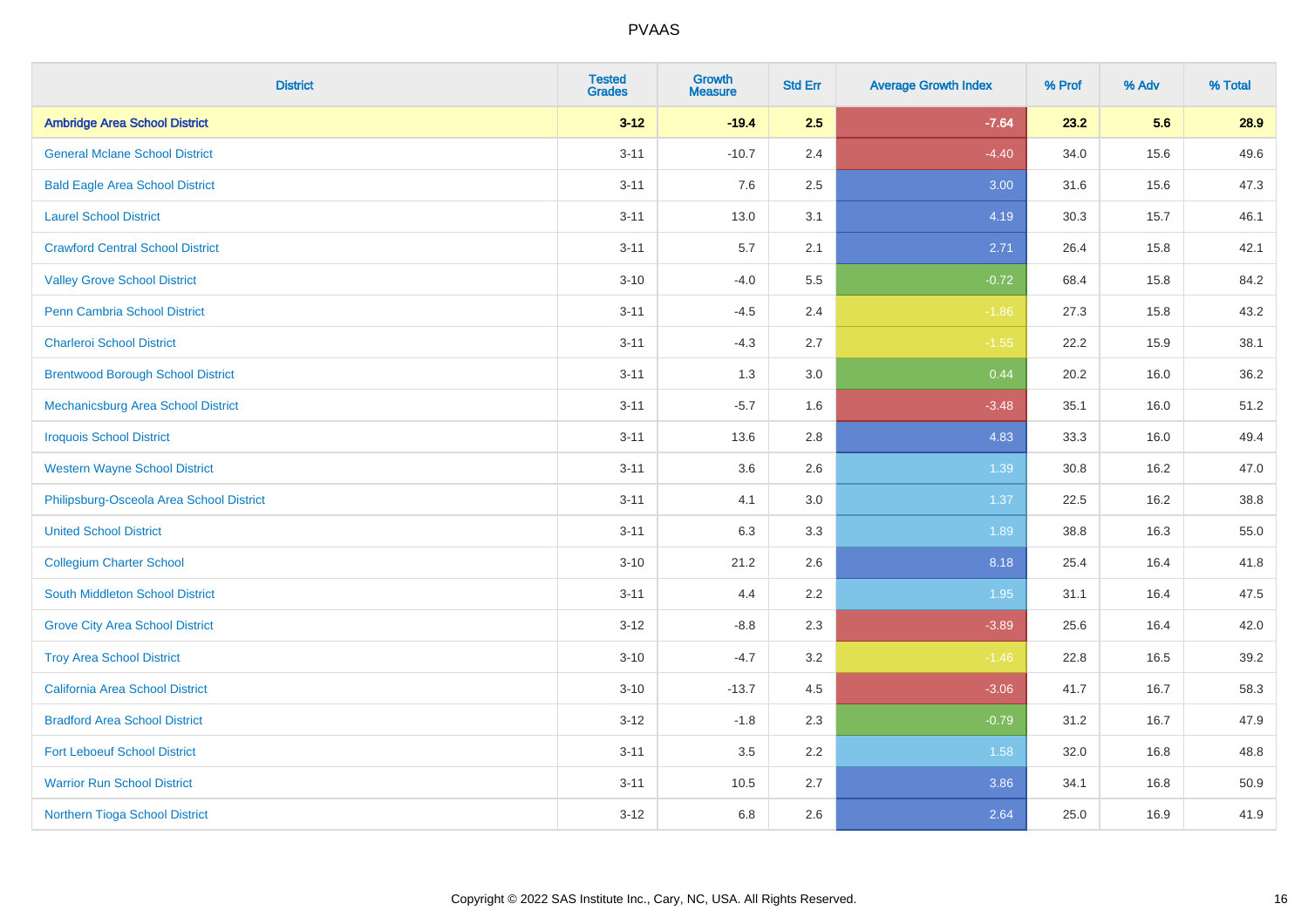| <b>District</b>                         | <b>Tested</b><br><b>Grades</b> | <b>Growth</b><br><b>Measure</b> | <b>Std Err</b> | <b>Average Growth Index</b> | % Prof | % Adv | % Total |
|-----------------------------------------|--------------------------------|---------------------------------|----------------|-----------------------------|--------|-------|---------|
| <b>Ambridge Area School District</b>    | $3 - 12$                       | $-19.4$                         | 2.5            | $-7.64$                     | 23.2   | 5.6   | 28.9    |
| <b>Penncrest School District</b>        | $3 - 11$                       | 6.0                             | 1.9            | 3.24                        | 31.1   | 16.9  | 48.0    |
| Northern Bedford County School District | $3 - 11$                       | $-2.3$                          | 3.3            | $-0.69$                     | 26.2   | 16.9  | 43.1    |
| East Pennsboro Area School District     | $3 - 11$                       | 4.8                             | 2.1            | 2.26                        | 36.8   | 16.9  | 53.7    |
| <b>Upper Adams School District</b>      | $3 - 11$                       | 0.9                             | 2.5            | 0.37                        | 33.0   | 17.0  | 50.0    |
| <b>Riverside School District</b>        | $3 - 11$                       | $-6.2$                          | 2.7            | $-2.33$                     | 20.8   | 17.0  | 37.7    |
| <b>Bentworth School District</b>        | $3 - 11$                       | 7.0                             | 3.0            | 2.36                        | 26.6   | 17.0  | 43.6    |
| <b>South Park School District</b>       | $3 - 11$                       | $-8.8$                          | 2.5            | $-3.46$                     | 28.1   | 17.0  | 45.2    |
| <b>Octorara Area School District</b>    | $3 - 11$                       | $-7.5$                          | 3.2            | $-2.35$                     | 26.1   | 17.0  | 43.2    |
| <b>South Eastern School District</b>    | $3 - 11$                       | $-1.0$                          | 1.8            | $-0.55$                     | 36.4   | 17.1  | 53.5    |
| Pocono Mountain School District         | $3 - 12$                       | $-4.3$                          | 1.8            | $-2.43$                     | 35.5   | 17.1  | 52.6    |
| <b>Ephrata Area School District</b>     | $3 - 11$                       | 6.8                             | 1.7            | 4.08                        | 31.6   | 17.1  | 48.8    |
| <b>Chartiers Valley School District</b> | $3 - 11$                       | $-9.1$                          | 2.1            | $-4.23$                     | 20.7   | 17.4  | 38.0    |
| Huntingdon Area School District         | $3 - 11$                       | 5.8                             | 2.6            | 2.28                        | 27.8   | 17.4  | 45.2    |
| <b>Tamaqua Area School District</b>     | $3-12$                         | 6.5                             | 2.4            | 2.72                        | 34.3   | 17.5  | 51.8    |
| <b>Homer-Center School District</b>     | $3 - 11$                       | 8.8                             | 3.5            | 2.53                        | 38.0   | 17.7  | 55.8    |
| <b>Burrell School District</b>          | $3 - 11$                       | $-1.5$                          | 3.3            | $-0.44$                     | 27.8   | 17.7  | 45.6    |
| Hatboro-Horsham School District         | $3 - 11$                       | $-2.7$                          | 1.6            | $-1.65$                     | 27.9   | 17.9  | 45.8    |
| Northwestern Lehigh School District     | $3 - 11$                       | $-2.4$                          | 2.1            | $-1.14$                     | 41.7   | 17.9  | 59.5    |
| Northampton Area School District        | $3 - 11$                       | 3.2                             | 1.5            | 2.05                        | 29.8   | 17.9  | 47.7    |
| Northern Lehigh School District         | $3 - 12$                       | 6.1                             | 2.5            | 2.42                        | 21.4   | 18.0  | 39.3    |
| Lackawanna Trail School District        | $3 - 10$                       | $-11.0$                         | 3.3            | $-3.35$                     | 13.1   | 18.0  | 31.2    |
| <b>Tunkhannock Area School District</b> | $3 - 11$                       | 1.4                             | 2.0            | 0.71                        | 29.8   | 18.1  | 47.9    |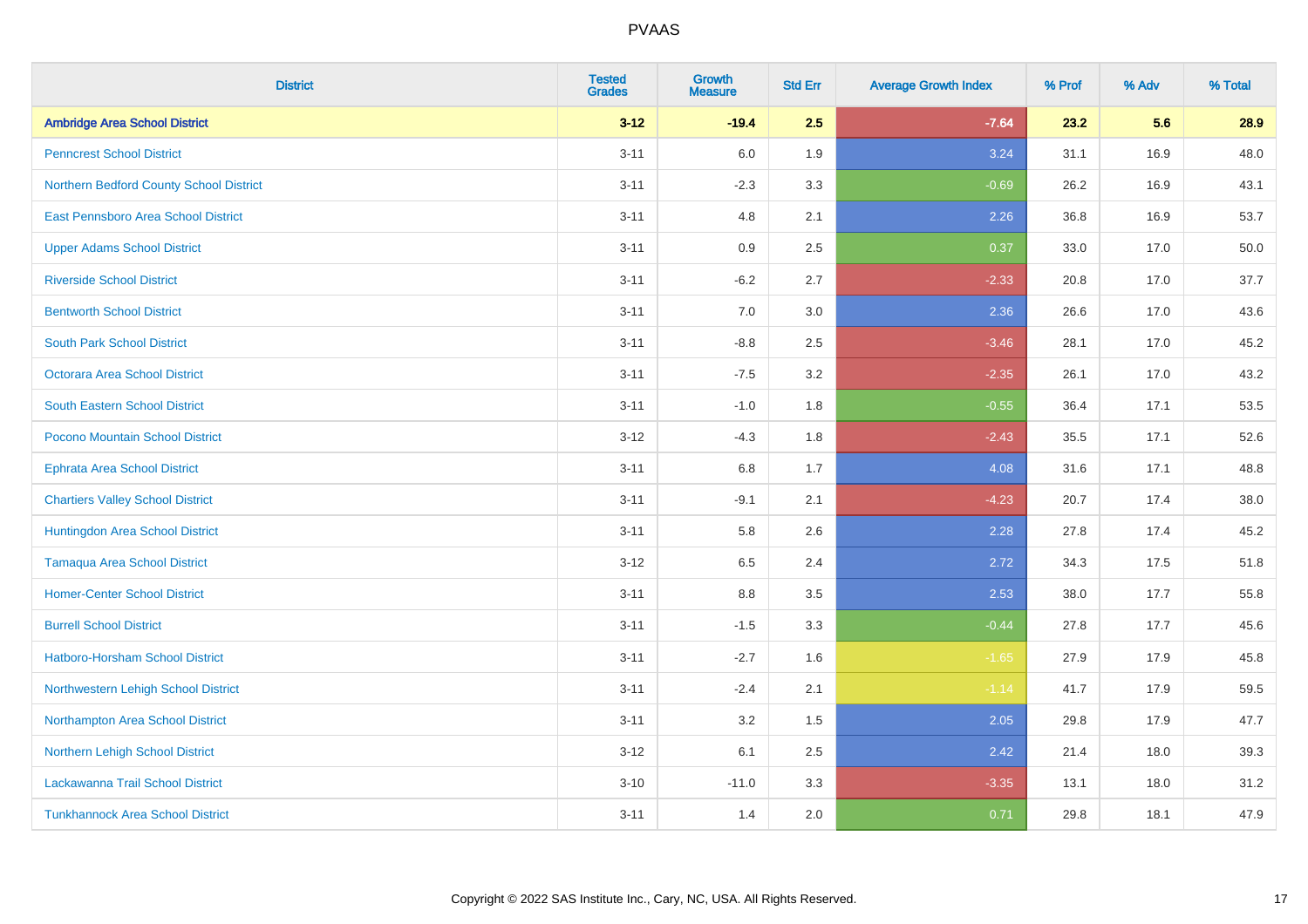| <b>District</b>                           | <b>Tested</b><br><b>Grades</b> | <b>Growth</b><br><b>Measure</b> | <b>Std Err</b> | <b>Average Growth Index</b> | % Prof | % Adv | % Total |
|-------------------------------------------|--------------------------------|---------------------------------|----------------|-----------------------------|--------|-------|---------|
| <b>Ambridge Area School District</b>      | $3 - 12$                       | $-19.4$                         | 2.5            | $-7.64$                     | 23.2   | 5.6   | 28.9    |
| <b>Montoursville Area School District</b> | $3 - 12$                       | $-8.4$                          | 2.6            | $-3.17$                     | 38.8   | 18.2  | 57.0    |
| <b>Kiski Area School District</b>         | $3 - 11$                       | $-4.0$                          | 2.0            | $-1.99$                     | 23.1   | 18.2  | 41.3    |
| Saint Marys Area School District          | $3 - 11$                       | 6.0                             | $2.2\,$        | 2.69                        | 35.4   | 18.3  | 53.7    |
| <b>Stroudsburg Area School District</b>   | $3 - 11$                       | 7.5                             | 1.6            | 4.70                        | 30.4   | 18.3  | 48.7    |
| <b>Shikellamy School District</b>         | $3 - 10$                       | $-8.3$                          | 2.4            | $-3.42$                     | 20.8   | 18.5  | 39.2    |
| <b>Gateway School District</b>            | $3 - 11$                       | 3.1                             | 2.0            | 1.55                        | 35.7   | 18.5  | 54.2    |
| Renaissance Academy Charter School        | $3 - 11$                       | $-5.6$                          | 3.1            | $-1.79$                     | 28.4   | 18.5  | 46.9    |
| <b>Central Valley School District</b>     | $3 - 10$                       | 4.7                             | 2.6            | 1.83                        | 37.8   | 18.5  | 56.3    |
| <b>Eastern York School District</b>       | $3 - 11$                       | $-6.2$                          | 2.3            | $-2.70$                     | 27.8   | 18.5  | 46.4    |
| <b>School Lane Charter School</b>         | $3 - 11$                       | 2.6                             | 3.6            | 0.72                        | 23.1   | 18.7  | 41.8    |
| <b>Dover Area School District</b>         | $3 - 12$                       | 7.1                             | 1.9            | 3.78                        | 33.0   | 18.7  | 51.7    |
| <b>Austin Area School District</b>        | $3 - 11$                       | 2.6                             | 6.0            | 0.43                        | 25.0   | 18.8  | 43.8    |
| North Clarion County School District      | $3-12$                         | 3.4                             | 4.1            | 0.83                        | 45.0   | 18.8  | 63.8    |
| <b>Muncy School District</b>              | $3 - 11$                       | 6.9                             | 3.3            | 2.12                        | 37.6   | 18.8  | 56.4    |
| <b>Wallenpaupack Area School District</b> | $3 - 11$                       | 8.8                             | 2.1            | 4.28                        | 28.5   | 18.9  | 47.4    |
| <b>Halifax Area School District</b>       | $3 - 11$                       | 5.8                             | 3.5            | 1.64                        | 32.1   | 18.9  | 50.9    |
| <b>Juniata County School District</b>     | $3-12$                         | 7.7                             | 2.0            | 3.81                        | 22.9   | 18.9  | 41.8    |
| <b>Girard School District</b>             | $3 - 11$                       | $-12.3$                         | 2.6            | $-4.76$                     | 29.7   | 18.9  | 48.6    |
| <b>Dubois Area School District</b>        | $3 - 11$                       | $-2.8$                          | 2.0            | $-1.37$                     | 35.5   | 19.0  | 54.6    |
| Allegheny-Clarion Valley School District  | $3 - 10$                       | 12.3                            | 4.1            | 3.03                        | 33.3   | 19.0  | 52.4    |
| <b>West Branch Area School District</b>   | $3 - 11$                       | 17.0                            | 3.3            | 5.20                        | 47.1   | 19.1  | 66.2    |
| South Butler County School District       | $3 - 10$                       | 6.3                             | 2.2            | 2.80                        | 37.8   | 19.2  | 57.0    |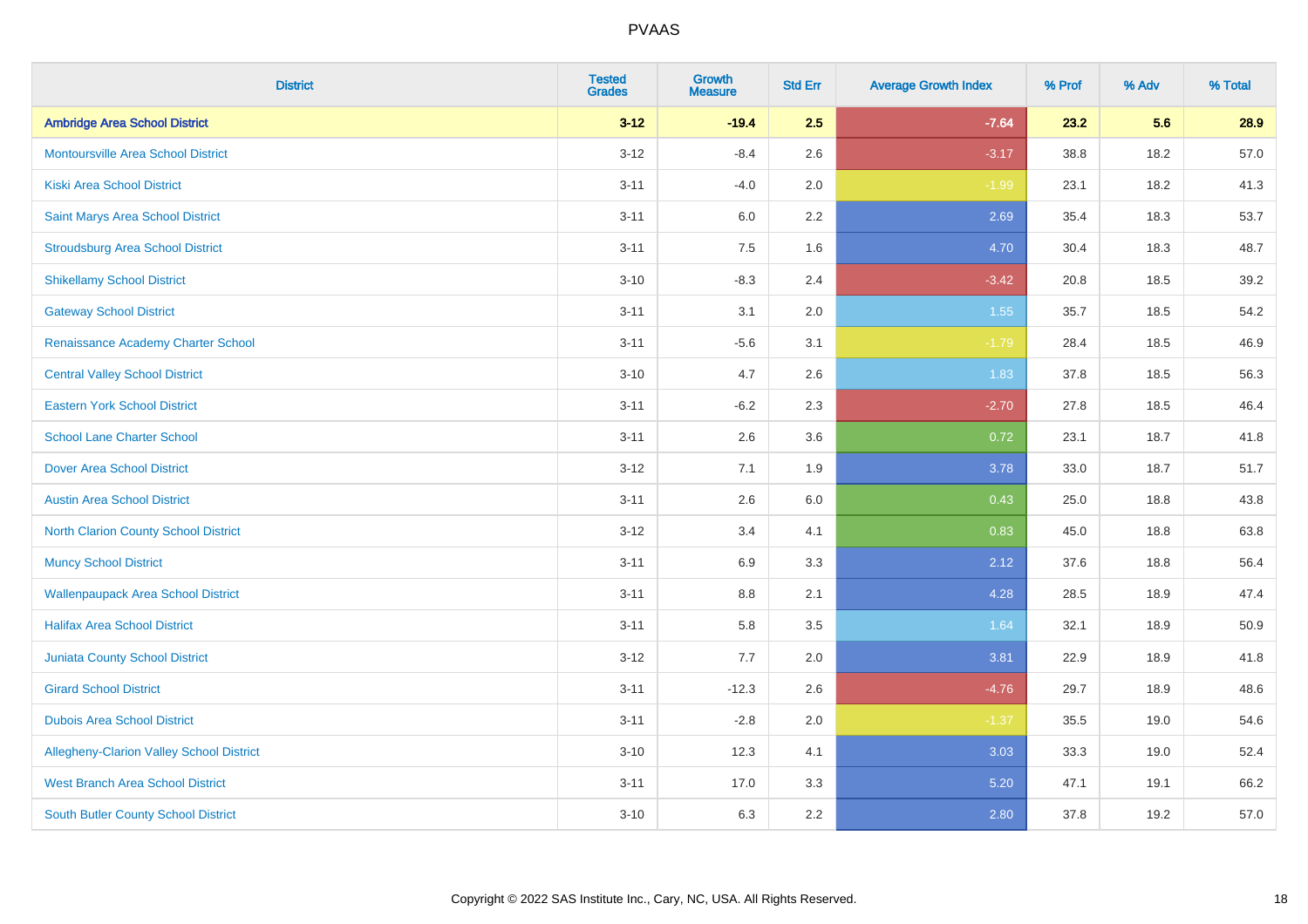| <b>District</b>                               | <b>Tested</b><br><b>Grades</b> | <b>Growth</b><br><b>Measure</b> | <b>Std Err</b> | <b>Average Growth Index</b> | % Prof | % Adv | % Total  |
|-----------------------------------------------|--------------------------------|---------------------------------|----------------|-----------------------------|--------|-------|----------|
| <b>Ambridge Area School District</b>          | $3 - 12$                       | $-19.4$                         | 2.5            | $-7.64$                     | 23.2   | 5.6   | 28.9     |
| <b>Hempfield Area School District</b>         | $3 - 12$                       | $-10.2$                         | 1.6            | $-6.37$                     | 28.1   | 19.2  | 47.3     |
| <b>Carlisle Area School District</b>          | $3 - 11$                       | $-5.2$                          | 1.7            | $-2.99$                     | 28.0   | 19.3  | 47.3     |
| <b>Bellwood-Antis School District</b>         | $3 - 10$                       | 3.5                             | 2.8            | 1.24                        | 40.9   | 19.4  | 60.2     |
| <b>Conewago Valley School District</b>        | $3 - 12$                       | 7.6                             | 1.7            | 4.46                        | 41.3   | 19.4  | 60.6     |
| <b>Agora Cyber Charter School</b>             | $3 - 11$                       | 14.6                            | 2.4            | 6.03                        | 24.7   | 19.5  | 44.2     |
| <b>Gettysburg Area School District</b>        | $3 - 11$                       | $-6.0$                          | 2.0            | $-3.02$                     | 28.8   | 19.6  | 48.5     |
| <b>South Western School District</b>          | $3 - 12$                       | 2.5                             | 1.7            | 1.48                        | 36.2   | 19.7  | 55.9     |
| <b>Kane Area School District</b>              | $3 - 10$                       | 8.8                             | 2.9            | 3.07                        | 31.4   | 19.8  | 51.2     |
| <b>North Hills School District</b>            | $3 - 11$                       | $-15.8$                         | 1.8            | $-8.84$                     | 26.4   | 19.8  | 46.2     |
| <b>Twin Valley School District</b>            | $3 - 12$                       | $-3.2$                          | 1.9            | $-1.68$                     | 38.8   | 19.8  | 58.6     |
| <b>Upper Perkiomen School District</b>        | $3 - 11$                       | 5.7                             | 1.9            | 3.04                        | 25.4   | 19.9  | 45.4     |
| <b>Clarion-Limestone Area School District</b> | $3 - 12$                       | $-10.0$                         | 3.6            | $-2.76$                     | 28.3   | 20.0  | 48.3     |
| <b>North Star School District</b>             | $3 - 11$                       | 1.1                             | 3.3            | 0.34                        | 26.2   | 20.0  | 46.2     |
| <b>Smethport Area School District</b>         | $3-12$                         | 5.8                             | 3.8            | 1.52                        | 24.6   | 20.0  | 44.6     |
| <b>Quakertown Community School District</b>   | $3 - 12$                       | $-4.3$                          | 1.5            | $-2.79$                     | 33.8   | 20.1  | 53.8     |
| <b>Schuylkill Valley School District</b>      | $3 - 11$                       | $-1.0$                          | 2.2            | $-0.47$                     | 29.8   | 20.2  | $50.0\,$ |
| <b>Palisades School District</b>              | $3 - 11$                       | 7.7                             | 2.9            | 2.66                        | 27.8   | 20.3  | 48.1     |
| <b>Penn Manor School District</b>             | $3 - 11$                       | 7.1                             | 1.5            | 4.82                        | 26.7   | 20.5  | 47.2     |
| <b>West Perry School District</b>             | $3 - 11$                       | 11.0                            | 2.3            | 4.76                        | 26.9   | 20.5  | 47.4     |
| <b>Cornwall-Lebanon School District</b>       | $3 - 11$                       | 8.2                             | 1.6            | 5.24                        | 28.0   | 20.5  | 48.6     |
| <b>Portage Area School District</b>           | $3 - 10$                       | $-0.5$                          | 3.3            | $-0.14$                     | 27.0   | 20.6  | 47.6     |
| <b>Bloomsburg Area School District</b>        | $3 - 10$                       | 4.3                             | 3.4            | 1.26                        | 36.5   | 20.6  | 57.1     |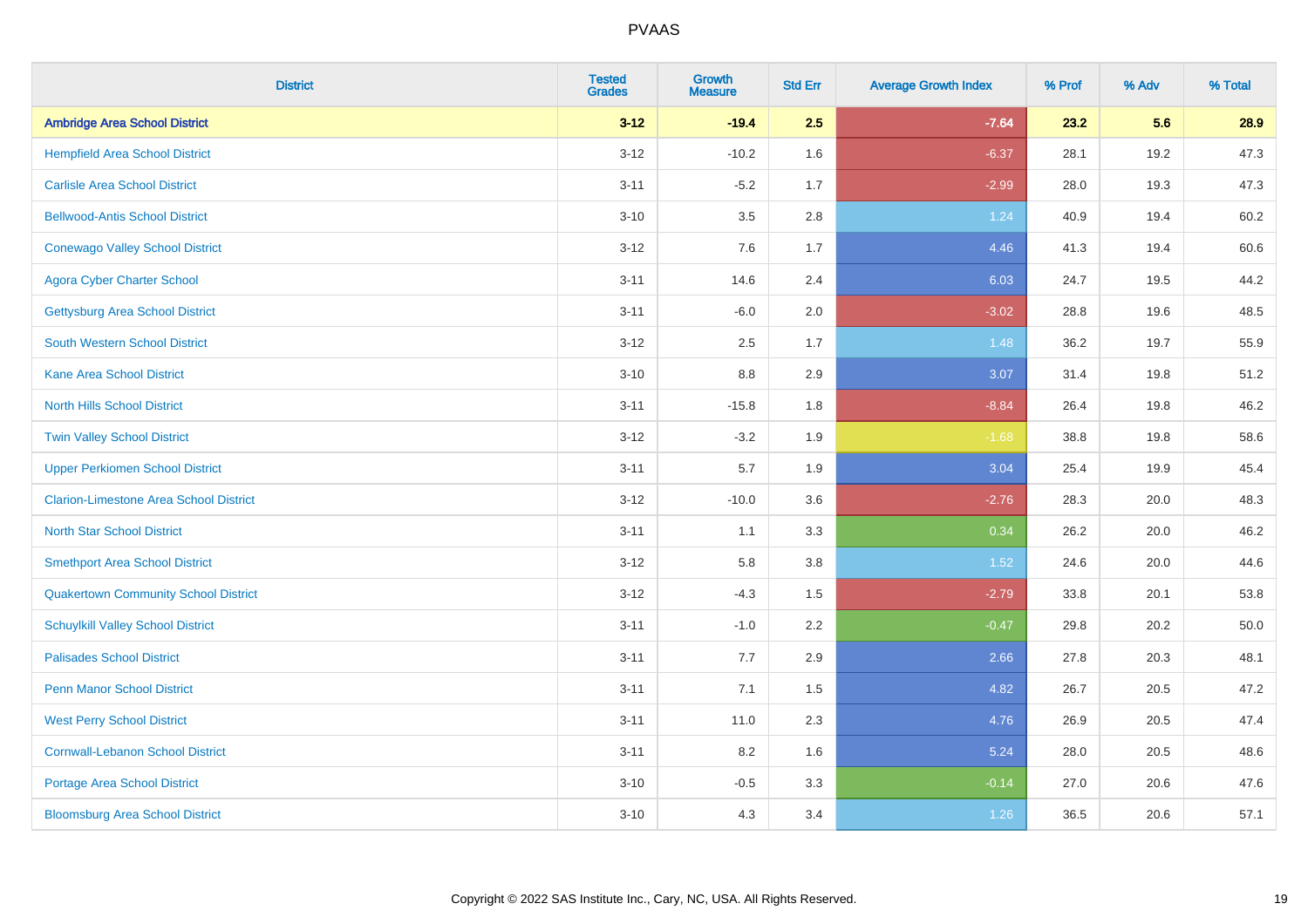| <b>District</b>                             | <b>Tested</b><br><b>Grades</b> | <b>Growth</b><br><b>Measure</b> | <b>Std Err</b> | <b>Average Growth Index</b> | % Prof | % Adv | % Total |
|---------------------------------------------|--------------------------------|---------------------------------|----------------|-----------------------------|--------|-------|---------|
| <b>Ambridge Area School District</b>        | $3 - 12$                       | $-19.4$                         | 2.5            | $-7.64$                     | 23.2   | 5.6   | 28.9    |
| <b>Bedford Area School District</b>         | $3 - 11$                       | 6.4                             | 2.4            | 2.68                        | 31.0   | 20.6  | 51.6    |
| <b>Blackhawk School District</b>            | $3 - 11$                       | 2.0                             | 2.3            | 0.87                        | 34.6   | 20.7  | 55.3    |
| <b>Albert Gallatin Area School District</b> | $3 - 11$                       | $-1.7$                          | 2.3            | $-0.72$                     | 31.9   | 20.7  | 52.7    |
| <b>Karns City Area School District</b>      | $3 - 11$                       | $-7.2$                          | 2.6            | $-2.71$                     | 26.4   | 20.8  | 47.2    |
| <b>Richland School District</b>             | $3 - 11$                       | $-6.9$                          | 2.6            | $-2.63$                     | 40.1   | 20.9  | 61.0    |
| Northeastern York School District           | $3 - 11$                       | 3.8                             | 1.8            | 2.11                        | 32.7   | 21.0  | 53.7    |
| <b>Sayre Area School District</b>           | $3 - 11$                       | 5.8                             | 3.2            | 1.81                        | 30.3   | 21.0  | 51.3    |
| Pennsylvania Virtual Charter School         | $3 - 11$                       | 4.4                             | 3.4            | 1.31                        | 29.8   | 21.2  | 51.0    |
| <b>Lakeland School District</b>             | $3 - 11$                       | 13.3                            | 2.8            | 4.80                        | 22.2   | 21.2  | 43.4    |
| <b>Bellefonte Area School District</b>      | $3 - 11$                       | 6.7                             | 2.0            | 3.34                        | 28.8   | 21.5  | 50.2    |
| <b>Red Lion Area School District</b>        | $3 - 11$                       | 4.5                             | 1.9            | 2.31                        | 32.3   | 21.5  | 53.8    |
| <b>MaST Community Charter School</b>        | $3 - 10$                       | $-0.9$                          | 2.5            | $-0.34$                     | 25.0   | 21.6  | 46.6    |
| <b>Crestwood School District</b>            | $3 - 11$                       | $-3.4$                          | 2.2            | $-1.52$                     | 33.1   | 21.7  | 54.9    |
| <b>Whitehall-Coplay School District</b>     | $3 - 11$                       | 11.8                            | 1.7            | 7.06                        | 32.3   | 21.7  | 54.0    |
| 21st Century Cyber Charter School           | $6 - 12$                       | 6.6                             | 2.1            | 3.16                        | 29.0   | 21.8  | 50.8    |
| <b>Slippery Rock Area School District</b>   | $3 - 11$                       | $-3.8$                          | 2.5            | $-1.56$                     | 30.8   | 21.9  | 52.7    |
| Daniel Boone Area School District           | $3-12$                         | 0.9                             | 1.9            | 0.46                        | 28.9   | 22.0  | 51.0    |
| <b>Greencastle-Antrim School District</b>   | $3 - 11$                       | $-0.3$                          | 2.0            | $-0.14$                     | 30.9   | 22.2  | 53.1    |
| <b>Galeton Area School District</b>         | $3 - 11$                       | 5.4                             | 5.4            | 1.01                        | 33.3   | 22.2  | 55.6    |
| <b>Dallas School District</b>               | $3 - 11$                       | 8.1                             | 2.1            | 3.87                        | 32.4   | 22.4  | 54.8    |
| Lake-Lehman School District                 | $3 - 11$                       | 14.9                            | 2.8            | 5.34                        | 25.8   | 22.5  | 48.3    |
| <b>Boyertown Area School District</b>       | $3 - 11$                       | $-2.9$                          | 1.4            | $-2.06$                     | 30.8   | 22.6  | 53.4    |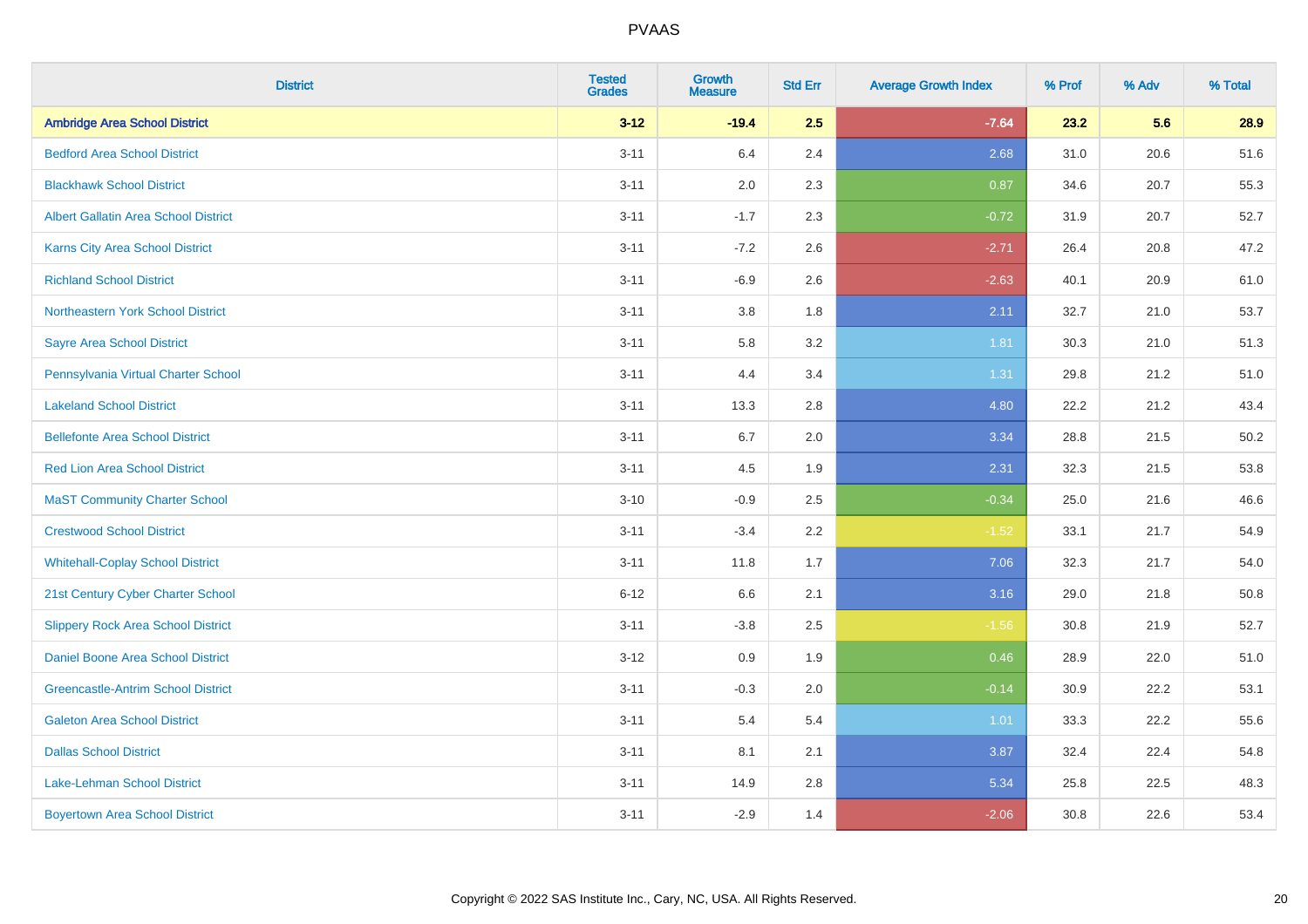| <b>District</b>                                | <b>Tested</b><br><b>Grades</b> | <b>Growth</b><br><b>Measure</b> | <b>Std Err</b> | <b>Average Growth Index</b> | % Prof | % Adv | % Total |
|------------------------------------------------|--------------------------------|---------------------------------|----------------|-----------------------------|--------|-------|---------|
| <b>Ambridge Area School District</b>           | $3 - 12$                       | $-19.4$                         | 2.5            | $-7.64$                     | 23.2   | 5.6   | 28.9    |
| <b>Shippensburg Area School District</b>       | $3 - 11$                       | 0.5                             | 1.8            | 0.26                        | 23.5   | 22.8  | 46.3    |
| <b>Canton Area School District</b>             | $3 - 11$                       | 8.4                             | 2.9            | 2.92                        | 13.8   | 23.0  | 36.8    |
| <b>Spring Grove Area School District</b>       | $3 - 11$                       | 3.9                             | 2.0            | 1.90                        | 30.0   | 23.0  | 53.0    |
| <b>Tulpehocken Area School District</b>        | $3 - 12$                       | 1.0                             | 4.9            | 0.20                        | 11.5   | 23.1  | 34.6    |
| <b>Valley View School District</b>             | $3 - 11$                       | 9.3                             | 2.2            | 4.18                        | 26.6   | 23.1  | 49.7    |
| <b>Donegal School District</b>                 | $3 - 12$                       | 5.9                             | 2.2            | 2.72                        | 34.1   | 23.1  | 57.2    |
| Northern York County School District           | $3 - 11$                       | 8.4                             | 1.8            | 4.63                        | 24.3   | 23.1  | 47.4    |
| <b>Riverside Beaver County School District</b> | $3 - 11$                       | $-5.5$                          | 2.7            | $-2.03$                     | 35.8   | 23.2  | 59.0    |
| <b>West Chester Area School District</b>       | $3 - 11$                       | $-2.1$                          | 1.2            | $-1.83$                     | 36.4   | 23.2  | 59.6    |
| <b>Sharpsville Area School District</b>        | $3 - 11$                       | 3.8                             | 3.7            | 1.04                        | 41.1   | 23.2  | 64.3    |
| Penns Valley Area School District              | $3 - 12$                       | 14.1                            | 2.6            | 5.33                        | 29.6   | 23.3  | 52.9    |
| <b>Bermudian Springs School District</b>       | $3 - 11$                       | 2.5                             | 2.4            | 1.05                        | 31.8   | 23.5  | 55.3    |
| <b>Waynesboro Area School District</b>         | $3-12$                         | 3.0                             | 1.8            | 1.67                        | 26.0   | 23.5  | 49.5    |
| <b>Shanksville-Stonycreek School District</b>  | $3 - 10$                       | $-8.6$                          | 5.5            | $-1.55$                     | 17.6   | 23.5  | 41.2    |
| <b>Conestoga Valley School District</b>        | $3 - 11$                       | 2.4                             | 1.7            | 1.43                        | 35.0   | 23.5  | 58.5    |
| <b>Montour School District</b>                 | $3 - 11$                       | $-6.1$                          | 2.1            | $-2.95$                     | 31.8   | 23.6  | 55.3    |
| Pen Argyl Area School District                 | $3-12$                         | 12.8                            | 2.5            | 5.10                        | 28.5   | 23.8  | 52.3    |
| <b>Neshaminy School District</b>               | $3 - 11$                       | 8.6                             | 1.3            | 6.56                        | 31.3   | 23.9  | 55.2    |
| <b>Oley Valley School District</b>             | $3 - 11$                       | 1.4                             | 2.4            | 0.56                        | 37.4   | 23.9  | 61.4    |
| <b>Central York School District</b>            | $3 - 12$                       | 12.9                            | 1.5            | 8.64                        | 31.4   | 24.1  | 55.5    |
| <b>Owen J Roberts School District</b>          | $3 - 11$                       | $-3.5$                          | 1.5            | $-2.27$                     | 36.8   | 24.4  | 61.2    |
| <b>Clearfield Area School District</b>         | $3 - 10$                       | $-1.3$                          | 3.7            | $-0.34$                     | 43.9   | 24.6  | 68.4    |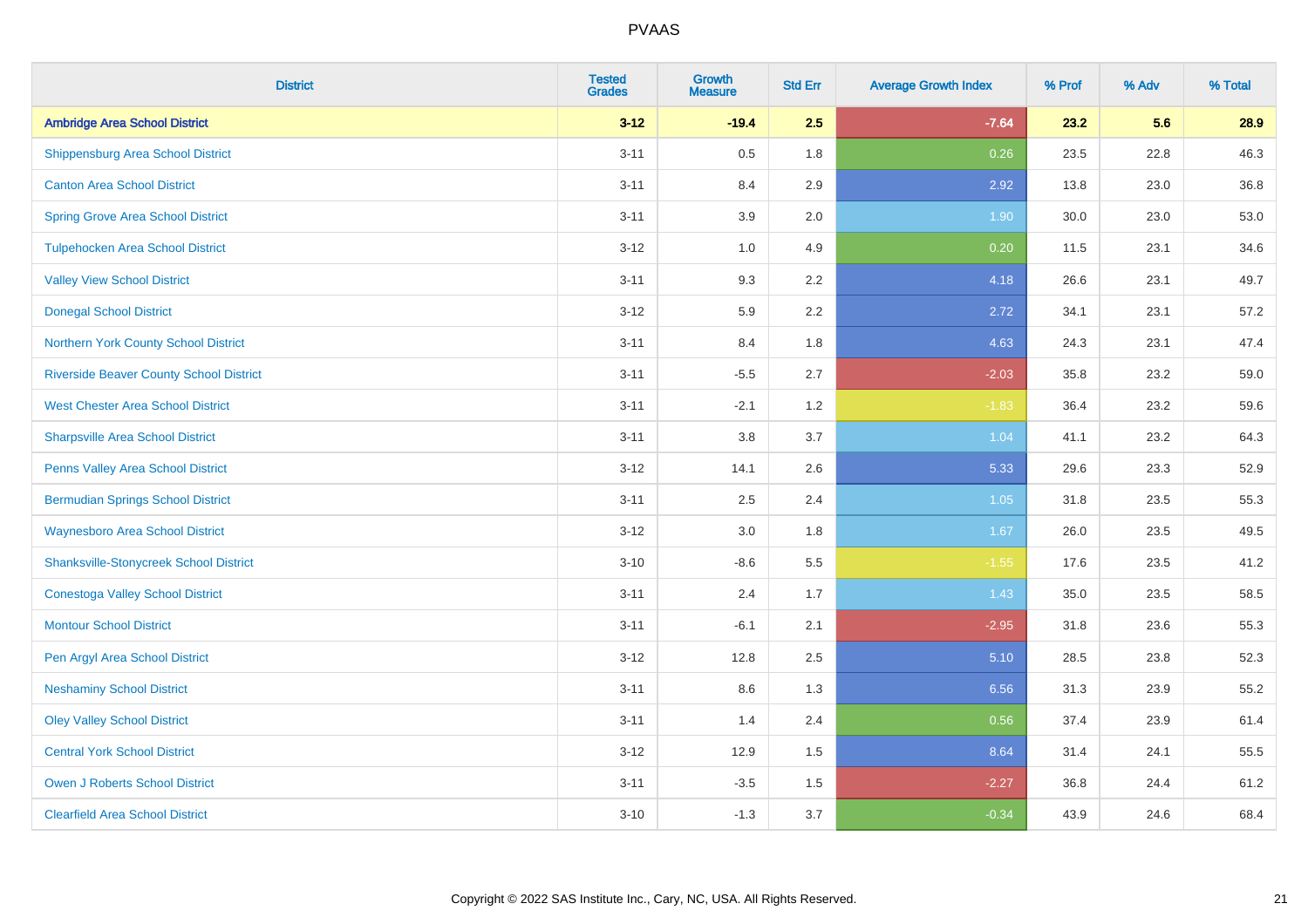| <b>District</b>                           | <b>Tested</b><br><b>Grades</b> | <b>Growth</b><br><b>Measure</b> | <b>Std Err</b> | <b>Average Growth Index</b> | % Prof | % Adv | % Total |
|-------------------------------------------|--------------------------------|---------------------------------|----------------|-----------------------------|--------|-------|---------|
| <b>Ambridge Area School District</b>      | $3 - 12$                       | $-19.4$                         | 2.5            | $-7.64$                     | 23.2   | 5.6   | 28.9    |
| <b>Nazareth Area School District</b>      | $3 - 11$                       | $-2.5$                          | 1.7            | $-1.53$                     | 29.2   | 24.6  | 53.8    |
| <b>Armstrong School District</b>          | $3 - 11$                       | 9.8                             | 1.6            | 6.22                        | 32.8   | 24.6  | 57.4    |
| <b>North East School District</b>         | $3 - 11$                       | $-5.3$                          | 2.7            | $-1.97$                     | 31.7   | 24.8  | 56.4    |
| <b>Lehighton Area School District</b>     | $3 - 11$                       | 11.4                            | 2.4            | 4.84                        | 30.5   | 24.9  | 55.3    |
| <b>Midd-West School District</b>          | $3 - 11$                       | 3.6                             | 2.6            | 1.42                        | 28.6   | 25.0  | 53.6    |
| <b>Springfield School District</b>        | $3 - 11$                       | $1.2$                           | 1.7            | 0.69                        | 31.8   | 25.2  | 56.9    |
| <b>Seneca Valley School District</b>      | $3 - 11$                       | 0.8                             | 1.4            | 0.54                        | 40.6   | 25.2  | 65.8    |
| <b>Perkiomen Valley School District</b>   | $3 - 11$                       | 2.7                             | 1.5            | 1.83                        | 35.0   | 25.3  | 60.3    |
| <b>Spring Cove School District</b>        | $3 - 11$                       | 9.1                             | 2.4            | 3.77                        | 31.8   | 25.4  | 57.1    |
| <b>Belle Vernon Area School District</b>  | $3 - 11$                       | 11.1                            | 2.3            | 4.88                        | 31.6   | 25.4  | 57.1    |
| <b>Wilson School District</b>             | $3 - 12$                       | 0.5                             | 1.5            | 0.32                        | 30.4   | 25.5  | 55.9    |
| Moon Area School District                 | $3 - 11$                       | 1.5                             | 1.8            | 0.86                        | 34.5   | 25.5  | 60.0    |
| <b>Fleetwood Area School District</b>     | $3 - 10$                       | 10.4                            | 2.0            | 5.19                        | 31.7   | 25.8  | 57.5    |
| <b>Avon Grove Charter School</b>          | $3 - 11$                       | 9.8                             | 3.1            | 3.18                        | 32.4   | 26.0  | 58.4    |
| <b>Blue Mountain School District</b>      | $3 - 10$                       | 12.2                            | 2.1            | 5.81                        | 30.7   | 26.1  | 56.8    |
| <b>Penn-Trafford School District</b>      | $3 - 11$                       | 2.9                             | 1.8            | 1.68                        | 46.3   | 26.2  | 72.5    |
| Wilmington Area School District           | $3 - 11$                       | 11.1                            | 3.3            | 3.37                        | 29.8   | 26.2  | 56.0    |
| <b>Tuscarora School District</b>          | $3 - 11$                       | 13.4                            | 2.2            | 6.20                        | 37.1   | 26.3  | 63.4    |
| <b>Haverford Township School District</b> | $3 - 11$                       | 1.4                             | 1.4            | 1.05                        | 36.7   | 26.3  | 63.0    |
| <b>Quaker Valley School District</b>      | $3 - 11$                       | 12.2                            | 2.5            | 4.90                        | 39.5   | 26.4  | 65.9    |
| <b>East Penn School District</b>          | $3 - 11$                       | 8.9                             | 1.2            | 7.61                        | 32.8   | 26.4  | 59.2    |
| <b>Garnet Valley School District</b>      | $3 - 10$                       | 0.2                             | 1.7            | 0.13                        | 34.9   | 26.4  | 61.3    |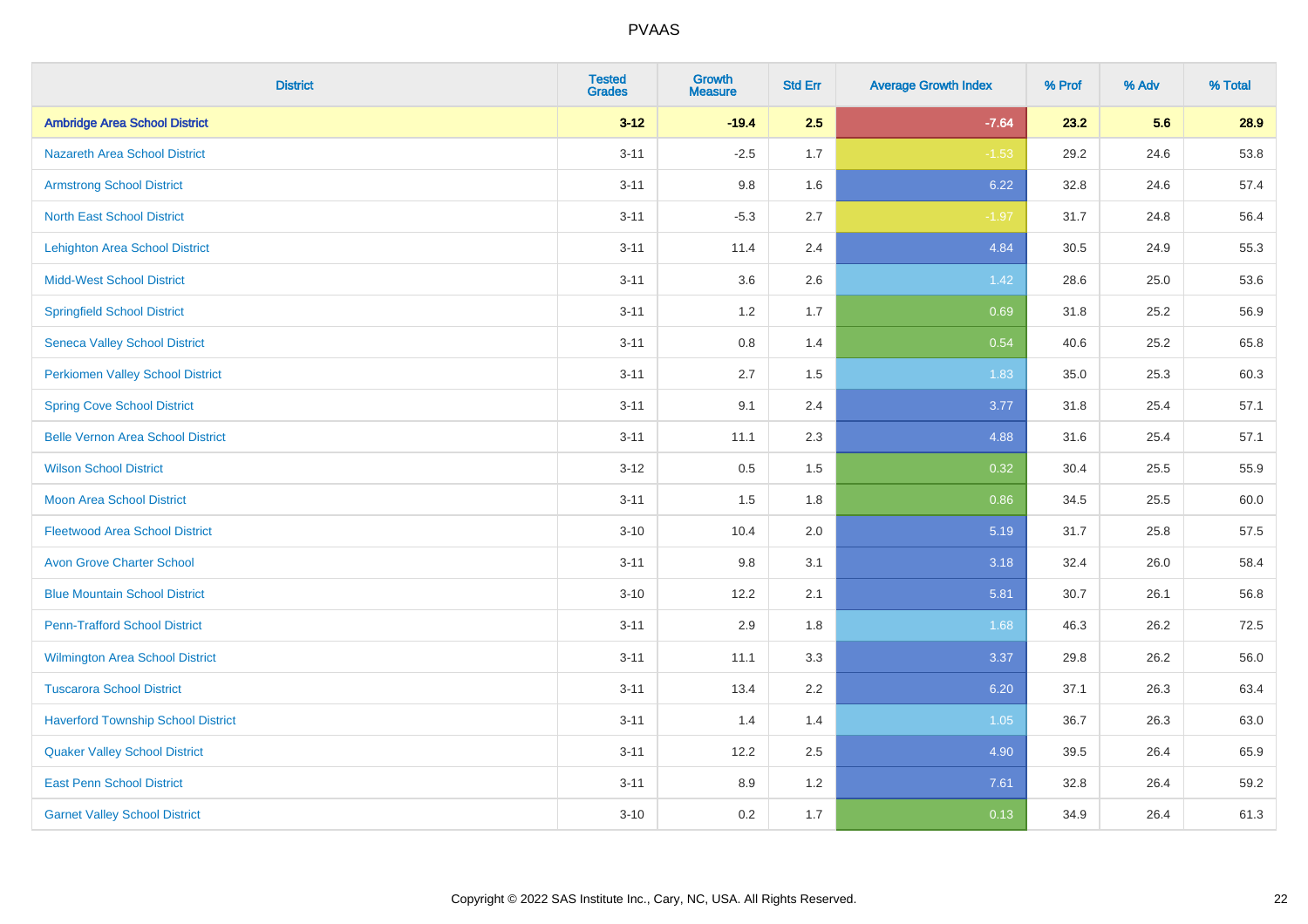| <b>District</b>                                | <b>Tested</b><br><b>Grades</b> | <b>Growth</b><br><b>Measure</b> | <b>Std Err</b> | <b>Average Growth Index</b> | % Prof | % Adv | % Total |
|------------------------------------------------|--------------------------------|---------------------------------|----------------|-----------------------------|--------|-------|---------|
| <b>Ambridge Area School District</b>           | $3 - 12$                       | $-19.4$                         | 2.5            | $-7.64$                     | 23.2   | 5.6   | 28.9    |
| <b>Upper Moreland Township School District</b> | $3 - 11$                       | 1.1                             | 2.0            | 0.56                        | 24.8   | 26.6  | 51.3    |
| <b>Upper Dauphin Area School District</b>      | $3 - 11$                       | 16.5                            | 5.1            | 3.26                        | 37.5   | 26.8  | 64.3    |
| <b>Lower Dauphin School District</b>           | $3 - 11$                       | 5.3                             | 1.8            | 3.03                        | 30.6   | 26.8  | 57.5    |
| <b>Evergreen Community Charter School</b>      | $6 - 11$                       | $-1.1$                          | 4.7            | $-0.23$                     | 34.6   | 26.9  | 61.5    |
| <b>Hermitage School District</b>               | $3 - 12$                       | 14.0                            | 2.5            | 5.59                        | 34.0   | 27.0  | 61.0    |
| <b>West Allegheny School District</b>          | $3 - 12$                       | 8.6                             | 2.0            | 4.34                        | 37.3   | 27.2  | 64.5    |
| <b>Jenkintown School District</b>              | $3 - 11$                       | $-7.9$                          | 4.1            | $-1.92$                     | 34.1   | 27.3  | 61.4    |
| <b>Bethel Park School District</b>             | $3 - 11$                       | $-4.4$                          | 1.7            | $-2.62$                     | 40.1   | 27.3  | 67.4    |
| <b>West Jefferson Hills School District</b>    | $3 - 11$                       | 1.9                             | 1.9            | 0.99                        | 34.8   | 27.3  | 62.1    |
| <b>Plum Borough School District</b>            | $3 - 11$                       | $-9.4$                          | 2.4            | $-3.98$                     | 32.9   | 27.4  | 60.4    |
| <b>Phoenixville Area School District</b>       | $3 - 11$                       | 7.3                             | 1.8            | 3.96                        | 32.3   | 27.6  | 59.8    |
| Elizabethtown Area School District             | $3 - 12$                       | 7.1                             | 1.7            | 4.19                        | 36.4   | 27.6  | 64.0    |
| <b>Pennridge School District</b>               | $3 - 10$                       | 7.4                             | 1.5            | 5.10                        | 32.0   | 27.6  | 59.6    |
| <b>Norwin School District</b>                  | $3 - 11$                       | $-1.1$                          | 1.6            | $-0.70$                     | 37.7   | 27.6  | 65.2    |
| <b>Pennsbury School District</b>               | $3 - 11$                       | 5.6                             | 1.3            | 4.38                        | 37.7   | 27.7  | 65.4    |
| <b>Beaver Area School District</b>             | $3 - 10$                       | $-3.0$                          | 2.5            | $-1.16$                     | 25.8   | 27.8  | 53.6    |
| Pennsylvania Leadership Charter School         | $3 - 11$                       | 8.0                             | 1.9            | 4.22                        | 33.1   | 27.8  | 60.9    |
| <b>Conemaugh Township Area School District</b> | $3 - 12$                       | 4.8                             | 3.5            | 1.39                        | 30.9   | 27.8  | 58.8    |
| Southern Lehigh School District                | $3 - 11$                       | $-4.1$                          | 2.1            | $-1.94$                     | 39.3   | 28.0  | 67.2    |
| South Side Area School District                | $3 - 11$                       | $-0.6$                          | 3.1            | $-0.19$                     | 24.0   | 28.0  | 52.0    |
| <b>Coudersport Area School District</b>        | $3 - 11$                       | 14.8                            | 3.4            | 4.33                        | 34.7   | 28.0  | 62.7    |
| <b>Wyomissing Area School District</b>         | $3 - 12$                       | $-2.4$                          | 2.6            | $-0.92$                     | 25.6   | 28.1  | 53.7    |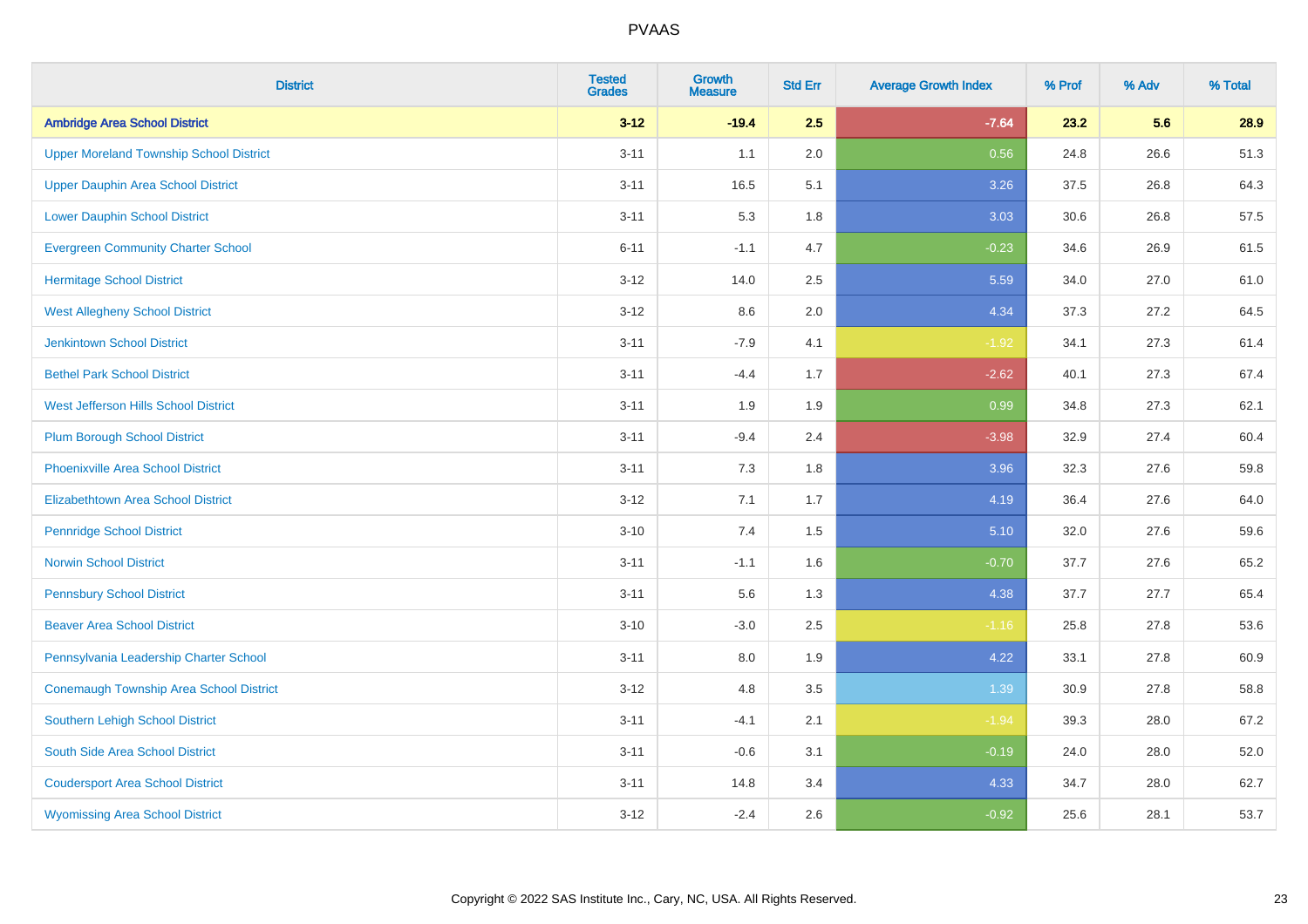| <b>District</b>                                 | <b>Tested</b><br><b>Grades</b> | <b>Growth</b><br><b>Measure</b> | <b>Std Err</b> | <b>Average Growth Index</b> | % Prof | % Adv | % Total |
|-------------------------------------------------|--------------------------------|---------------------------------|----------------|-----------------------------|--------|-------|---------|
| <b>Ambridge Area School District</b>            | $3 - 12$                       | $-19.4$                         | 2.5            | $-7.64$                     | 23.2   | 5.6   | 28.9    |
| <b>Canon-Mcmillan School District</b>           | $3 - 11$                       | $-5.0$                          | 1.5            | $-3.25$                     | 30.8   | 28.5  | 59.3    |
| <b>Benton Area School District</b>              | $3 - 10$                       | 8.1                             | 4.0            | 2.01                        | 35.7   | 28.6  | 64.3    |
| <b>Brandywine Heights Area School District</b>  | $3 - 11$                       | 5.8                             | 2.6            | 2.27                        | 27.7   | 28.6  | 56.2    |
| <b>Abington School District</b>                 | $3 - 10$                       | 0.9                             | 1.6            | 0.57                        | 29.7   | 28.7  | 58.4    |
| <b>Montrose Area School District</b>            | $3 - 10$                       | 12.3                            | 2.8            | 4.41                        | 37.8   | 28.9  | 66.7    |
| <b>Punxsutawney Area School District</b>        | $3 - 11$                       | 15.8                            | 2.7            | 5.83                        | 18.6   | 29.0  | 47.6    |
| <b>Wissahickon School District</b>              | $3 - 10$                       | $-5.3$                          | 1.7            | $-3.14$                     | 27.5   | 29.0  | 56.6    |
| <b>Tyrone Area School District</b>              | $3 - 12$                       | 29.2                            | 2.3            | 12.86                       | 36.6   | 29.1  | 65.7    |
| <b>Southern York County School District</b>     | $3 - 11$                       | 15.5                            | 1.8            | 8.48                        | 37.6   | 29.2  | 66.8    |
| <b>Littlestown Area School District</b>         | $3 - 11$                       | 28.7                            | 2.4            | 11.83                       | 38.4   | 29.3  | 67.7    |
| <b>Rose Tree Media School District</b>          | $3 - 10$                       | $-2.8$                          | 2.1            | $-1.33$                     | 35.2   | 29.6  | 64.8    |
| <b>Freeport Area School District</b>            | $3 - 10$                       | $-0.2$                          | 2.1            | $-0.10$                     | 37.4   | 29.8  | 67.2    |
| <b>Upper Dublin School District</b>             | $3 - 12$                       | 2.1                             | 1.8            | 1.19                        | 34.7   | 30.0  | 64.7    |
| Capital Area School for the Arts Charter School | $9 - 11$                       | 14.2                            | 4.5            | 3.13                        | 27.5   | 30.0  | 57.5    |
| <b>Millcreek Township School District</b>       | $3 - 11$                       | 9.1                             | 1.4            | 6.61                        | 34.5   | 30.1  | 64.6    |
| <b>Indiana Area School District</b>             | $3 - 11$                       | 12.0                            | 2.0            | 5.98                        | 30.0   | 30.4  | 60.3    |
| <b>Parkland School District</b>                 | $3 - 11$                       | $-3.7$                          | 1.2            | $-3.17$                     | 31.4   | 30.6  | 62.0    |
| <b>Springfield Township School District</b>     | $3 - 11$                       | $-3.9$                          | 3.1            | $-1.27$                     | 37.2   | 30.8  | 68.1    |
| <b>Manheim Township School District</b>         | $3 - 12$                       | 10.9                            | 1.5            | 7.51                        | 30.9   | 31.0  | 61.9    |
| <b>York Suburban School District</b>            | $3 - 11$                       | 7.4                             | 2.1            | 3.55                        | 24.9   | 31.2  | 56.1    |
| <b>Souderton Area School District</b>           | $3 - 11$                       | 18.5                            | 1.4            | 12.86                       | 39.2   | 31.2  | 70.4    |
| Abington Heights School District                | $3 - 11$                       | 6.7                             | 1.7            | 4.00                        | 33.8   | 31.7  | 65.5    |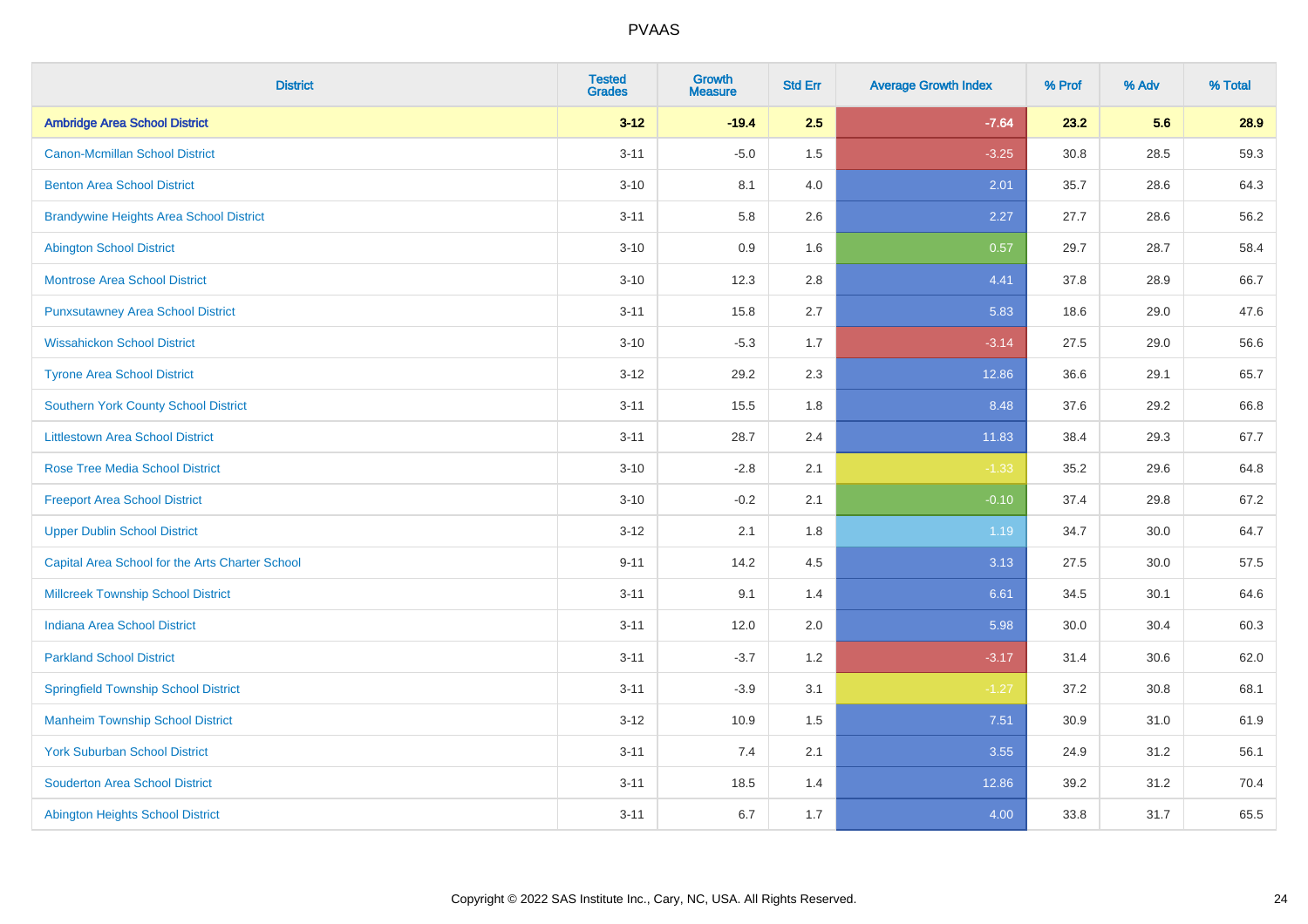| <b>District</b>                                | <b>Tested</b><br><b>Grades</b> | <b>Growth</b><br><b>Measure</b> | <b>Std Err</b> | <b>Average Growth Index</b> | % Prof | % Adv | % Total |
|------------------------------------------------|--------------------------------|---------------------------------|----------------|-----------------------------|--------|-------|---------|
| <b>Ambridge Area School District</b>           | $3 - 12$                       | $-19.4$                         | 2.5            | $-7.64$                     | 23.2   | 5.6   | 28.9    |
| Downingtown Area School District               | $3 - 11$                       | 4.4                             | 1.1            | 4.06                        | 30.1   | 32.0  | 62.2    |
| <b>Delaware Valley School District</b>         | $3 - 11$                       | 15.7                            | 1.6            | 9.62                        | 36.7   | 32.1  | 68.8    |
| Lampeter-Strasburg School District             | $3 - 12$                       | 11.0                            | 1.9            | 5.69                        | 35.4   | 32.3  | 67.7    |
| <b>Cocalico School District</b>                | $3 - 11$                       | 12.3                            | 1.9            | 6.48                        | 28.2   | 32.3  | 60.5    |
| <b>Mars Area School District</b>               | $3 - 10$                       | 6.6                             | 1.9            | 3.45                        | 36.7   | 32.4  | 69.1    |
| <b>Upper Merion Area School District</b>       | $3 - 11$                       | 14.0                            | 2.0            | 7.15                        | 34.4   | 32.6  | 67.0    |
| <b>Greenwood School District</b>               | $3 - 11$                       | 11.3                            | 3.6            | 3.14                        | 31.2   | 32.8  | 63.9    |
| <b>Lower Moreland Township School District</b> | $3 - 11$                       | 8.7                             | 2.0            | 4.35                        | 38.2   | 33.2  | 71.4    |
| <b>Avon Grove School District</b>              | $3 - 10$                       | 7.6                             | 1.4            | 5.29                        | 33.7   | 33.2  | 67.0    |
| <b>North Pocono School District</b>            | $3 - 11$                       | 13.1                            | 3.7            | 3.54                        | 31.4   | 33.3  | 64.7    |
| <b>Great Valley School District</b>            | $3 - 11$                       | 5.4                             | 2.0            | 2.77                        | 33.8   | 33.5  | 67.3    |
| <b>Methacton School District</b>               | $3 - 11$                       | 11.0                            | 1.6            | 6.94                        | 36.0   | 33.6  | 69.6    |
| Palmyra Area School District                   | $3 - 11$                       | 16.2                            | 1.8            | 9.02                        | 38.8   | 34.0  | 72.8    |
| <b>Dallastown Area School District</b>         | $3 - 11$                       | 19.9                            | 1.4            | 14.14                       | 36.8   | 34.2  | 71.0    |
| <b>Fairview School District</b>                | $3 - 11$                       | 8.3                             | 2.4            | 3.43                        | 41.9   | 34.9  | 76.7    |
| <b>Franklin Regional School District</b>       | $3 - 11$                       | 11.3                            | 1.8            | 6.13                        | 30.0   | 35.0  | 65.0    |
| <b>Loyalsock Township School District</b>      | $3 - 12$                       | 26.7                            | 2.7            | 9.92                        | 36.8   | 35.1  | 71.9    |
| <b>Council Rock School District</b>            | $3 - 11$                       | 13.5                            | 1.1            | 12.27                       | 32.0   | 35.4  | 67.4    |
| <b>Manheim Central School District</b>         | $3 - 11$                       | 12.8                            | 2.0            | 6.52                        | 27.8   | 35.4  | 63.2    |
| <b>North Penn School District</b>              | $3 - 11$                       | 17.6                            | 1.0            | 17.53                       | 30.8   | 35.7  | 66.4    |
| <b>Pine-Richland School District</b>           | $3 - 11$                       | 9.3                             | 1.7            | 5.56                        | 42.3   | 35.8  | 78.1    |
| <b>Tredyffrin-Easttown School District</b>     | $3 - 10$                       | 8.7                             | 2.4            | 3.57                        | 35.2   | 35.8  | 71.0    |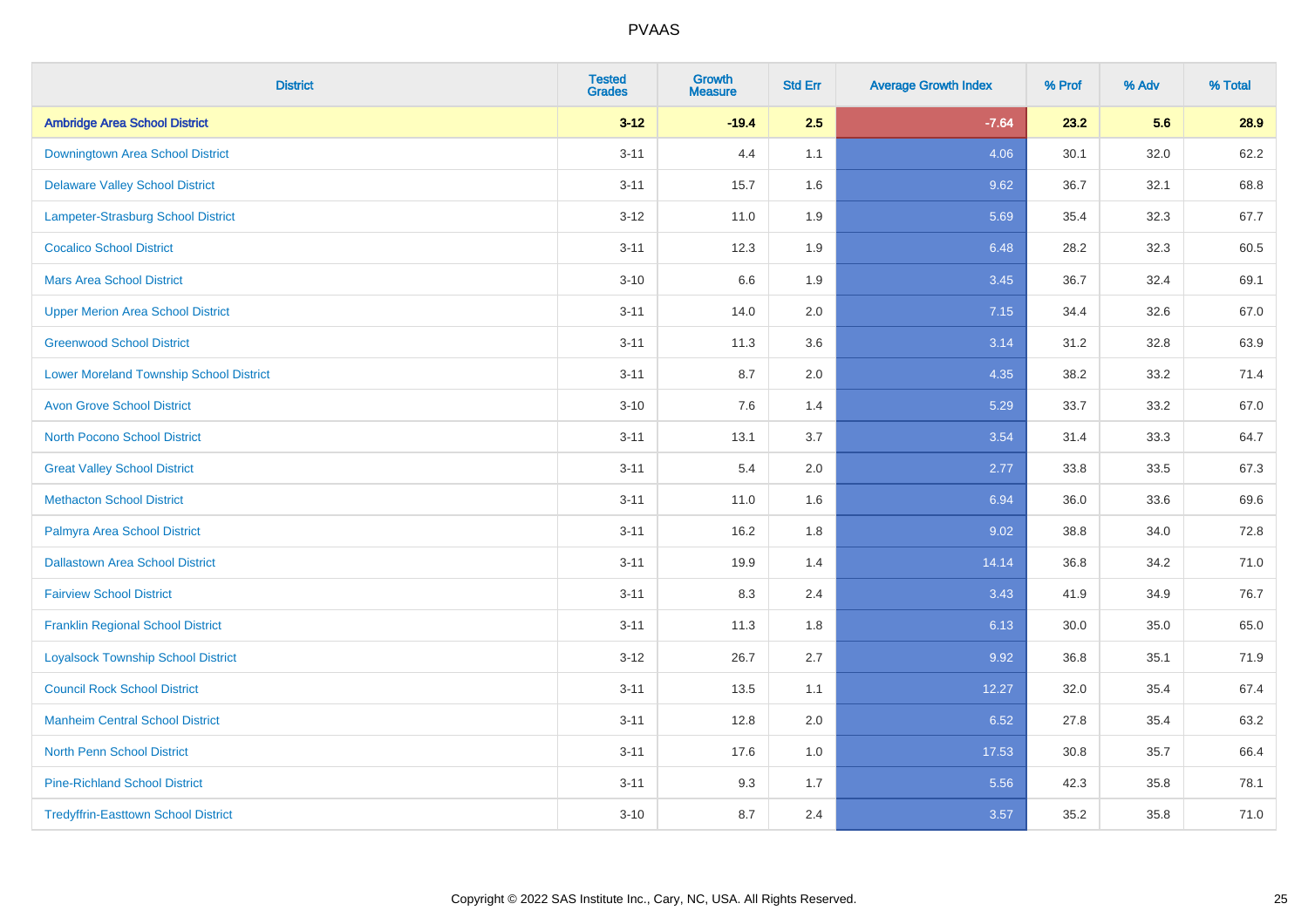| <b>District</b>                                 | <b>Tested</b><br><b>Grades</b> | <b>Growth</b><br><b>Measure</b> | <b>Std Err</b> | <b>Average Growth Index</b> | % Prof | % Adv | % Total |
|-------------------------------------------------|--------------------------------|---------------------------------|----------------|-----------------------------|--------|-------|---------|
| <b>Ambridge Area School District</b>            | $3 - 12$                       | $-19.4$                         | 2.5            | $-7.64$                     | 23.2   | 5.6   | 28.9    |
| <b>Lewisburg Area School District</b>           | $3 - 11$                       | 1.7                             | 2.4            | 0.72                        | 35.9   | 35.9  | 71.8    |
| <b>Warwick School District</b>                  | $3 - 11$                       | 21.7                            | 1.8            | 11.76                       | 27.7   | 36.3  | 64.0    |
| <b>Eastern Lancaster County School District</b> | $3 - 12$                       | 2.9                             | 3.2            | 0.91                        | 35.2   | 36.4  | 71.6    |
| <b>Hempfield School District</b>                | $3 - 11$                       | 13.4                            | 1.3            | 10.53                       | 29.9   | 36.8  | 66.7    |
| <b>Wallingford-Swarthmore School District</b>   | $3 - 10$                       | $5.0\,$                         | 2.2            | 2.25                        | 33.3   | 37.1  | 70.4    |
| <b>Mountain View School District</b>            | $3 - 11$                       | 24.2                            | 3.4            | 7.20                        | 45.8   | 37.3  | 83.0    |
| Mt Lebanon School District                      | $3 - 11$                       | 2.4                             | 1.3            | 1.79                        | 39.3   | 37.4  | 76.8    |
| <b>Pequea Valley School District</b>            | $3 - 11$                       | 18.0                            | 3.1            | 5.74                        | 29.2   | 37.5  | 66.7    |
| <b>Central Columbia School District</b>         | $3 - 12$                       | 0.3                             | $2.3\,$        | 0.12                        | 25.4   | 37.6  | 63.0    |
| South Fayette Township School District          | $3 - 11$                       | 6.0                             | 1.8            | 3.33                        | 32.2   | 38.3  | 70.5    |
| <b>Radnor Township School District</b>          | $3 - 12$                       | 7.5                             | 1.9            | 4.03                        | 33.0   | 38.3  | 71.3    |
| <b>Hampton Township School District</b>         | $3 - 11$                       | 7.4                             | 2.0            | 3.79                        | 37.9   | 39.2  | 77.0    |
| <b>Cumberland Valley School District</b>        | $3 - 12$                       | 18.6                            | 1.2            | 15.79                       | 31.3   | 39.2  | 70.5    |
| <b>Saucon Valley School District</b>            | $3 - 11$                       | 18.9                            | 2.2            | 8.48                        | 26.0   | 39.6  | 65.6    |
| <b>Wayne Highlands School District</b>          | $3 - 11$                       | 22.5                            | 2.5            | 9.16                        | 33.8   | 40.4  | 74.2    |
| <b>Harbor Creek School District</b>             | $3 - 11$                       | 13.4                            | 2.3            | 5.80                        | 34.5   | 40.7  | 75.2    |
| <b>Berlin Brothersvalley School District</b>    | $3 - 11$                       | 19.6                            | 4.0            | 4.93                        | 28.3   | 41.3  | 69.6    |
| <b>Camp Hill School District</b>                | $3 - 12$                       | 20.7                            | 2.9            | 7.00                        | 32.3   | 41.4  | 73.7    |
| <b>Central Bucks School District</b>            | $3 - 11$                       | 15.5                            | 0.9            | 17.94                       | 34.8   | 41.4  | 76.2    |
| <b>Peters Township School District</b>          | $3 - 11$                       | 14.1                            | 1.7            | 8.16                        | 35.2   | 41.6  | 76.8    |
| <b>Line Mountain School District</b>            | $3 - 11$                       | 11.7                            | 3.9            | 3.01                        | 40.4   | 42.3  | 82.7    |
| <b>Marple Newtown School District</b>           | $3 - 11$                       | 20.6                            | 2.3            | 8.95                        | 31.1   | 42.7  | 73.8    |